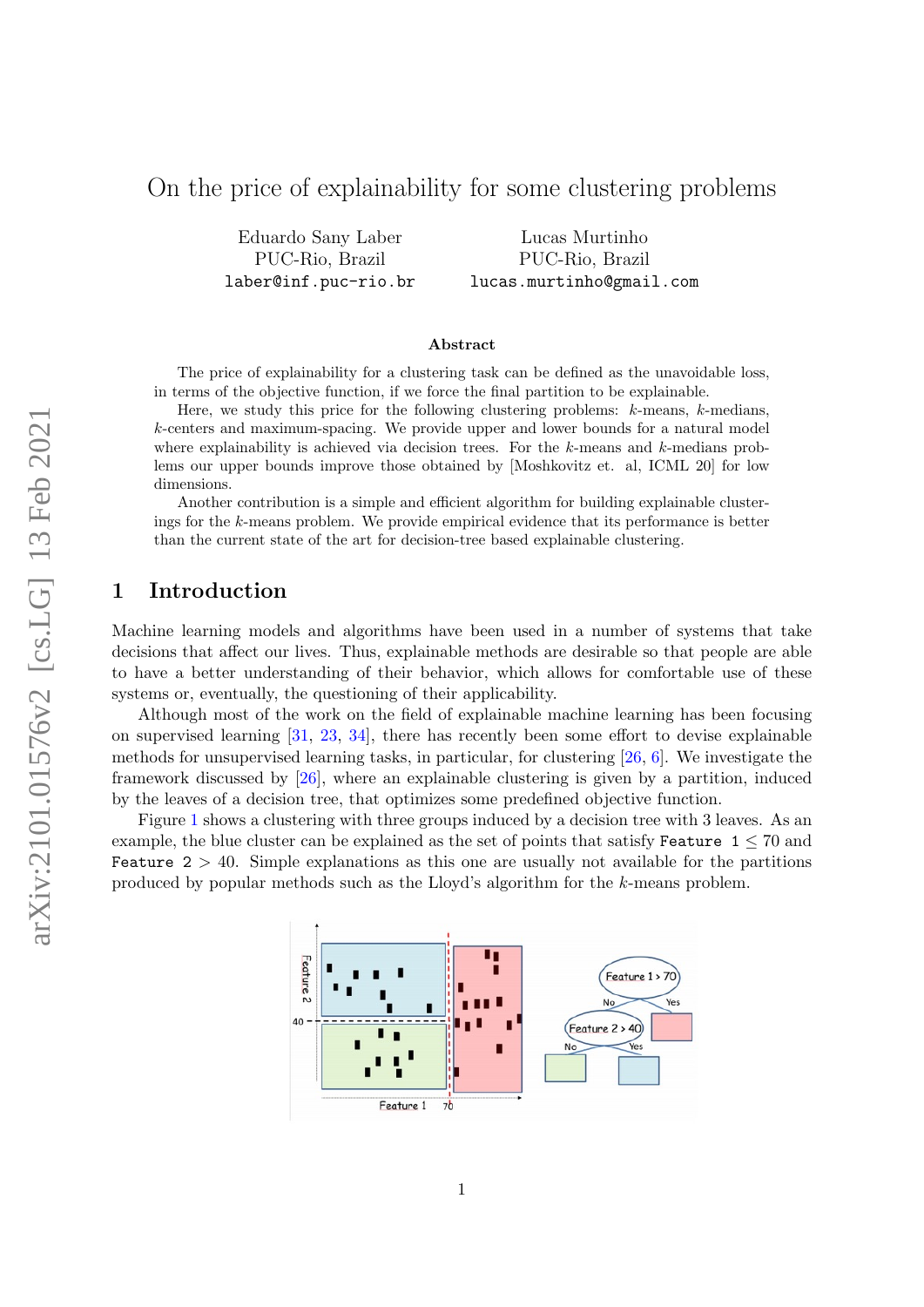In order to achieve explainability, one may be forced to accept some loss in terms of the quality of the chosen objective function (e.g. sum of squared distances). In this sense, explainability has its price. [\[26\]](#page-22-2) presents theoretical bounds on this price for the k-medians and the k-means objective functions.

Here, we expand on their work by presenting new bounds for these objectives and also providing nearly tight bounds for two other goals that arise in relevant clustering problems, namely, the k-centers and the maximum-spacing problems. We note that the objective for the latter is the one optimized by the widely known Single-Linkage method, employed for hierarchical clustering. We also give a more practice-oriented contribution by devising and evaluating a simple and efficient algorithm for building explainable clusterings for the  $k$ -means problem.

#### 1.1 Problem definition

Let X be a set of n points in  $\mathbb{R}^d$ . We say that a decision tree is *standard* if each internal node v is associated with a test (cut), specified by a coordinate  $i_v \in [d]$  and a real value  $\theta_v$ , that partitions the points in  $\mathcal X$  that reach v into two sets: those having the coordinate  $i_v$  smaller than or equal to  $\theta_v$  and those having it larger than  $\theta_v$ . The leaves of a standard decision tree induce a partition of  $\mathbb{R}^d$  into axis-aligned boxes and, naturally, a partition of X into clusters.

Let  $k \geq 2$  be an integer. The clustering problems considered here consist of finding a partition of  $\mathcal X$  into k groups, among those that can be induced by a standard decision tree with  $k$  leaves, that optimizes a given objective function. For  $k$ -means,  $k$ -medians and  $k$ -centers, in addition to the partition, a representative  $\mu(C) \in \mathbb{R}^d$  for each group C must also be output.

For the k-means problem the objective (cost function) to be minimized is the Sum of the Squared Euclidean Distances (SSED) between each point  $\mathbf{x} \in \mathcal{X}$  and the representative of the cluster where **x** lies. Mathematically, the cost (SSED) of a partition  $\mathcal{C} = (C_1, \ldots, C_k)$  for X is given by

$$
cost(\mathcal{C}) = \sum_{i=1}^{k} \sum_{\mathbf{x} \in C_i} ||\mathbf{x} - \mu(C_i)||_2^2.
$$

The k-medians and the k-centers problems are also minimization problems. For the former, the cost of a partition  $\mathcal{C} = (C_1, \ldots, C_k)$  is given by

$$
cost(\mathcal{C}) = \sum_{i=1}^{k} \sum_{\mathbf{x} \in C_i} ||\mathbf{x} - \mu(C_i)||_1,
$$

while for the latter it is given by

$$
cost(\mathcal{C}) = \max_{i=1,\dots,k} \max_{\mathbf{x} \in C_i} \{ ||\mathbf{x} - \mu(C_i)||_2 \}.
$$

The maximum-spacing problem is a maximization problem for which the objective to be maximized is the spacing  $sp(C)$  of a partition C, defined as

$$
sp(\mathcal{C}) = \min\{||\mathbf{x} - \mathbf{y}||_2 : \mathbf{x} \text{ and } \mathbf{y} \text{ lie in distinct groups of } \mathcal{C}\}\
$$

We note that an optimal solution of the unrestricted version of any of these problems, in which the decision tree constraint is not enforced, might be a partition that is hard to explain in terms of the input features. Thus, the motivation for using decision trees.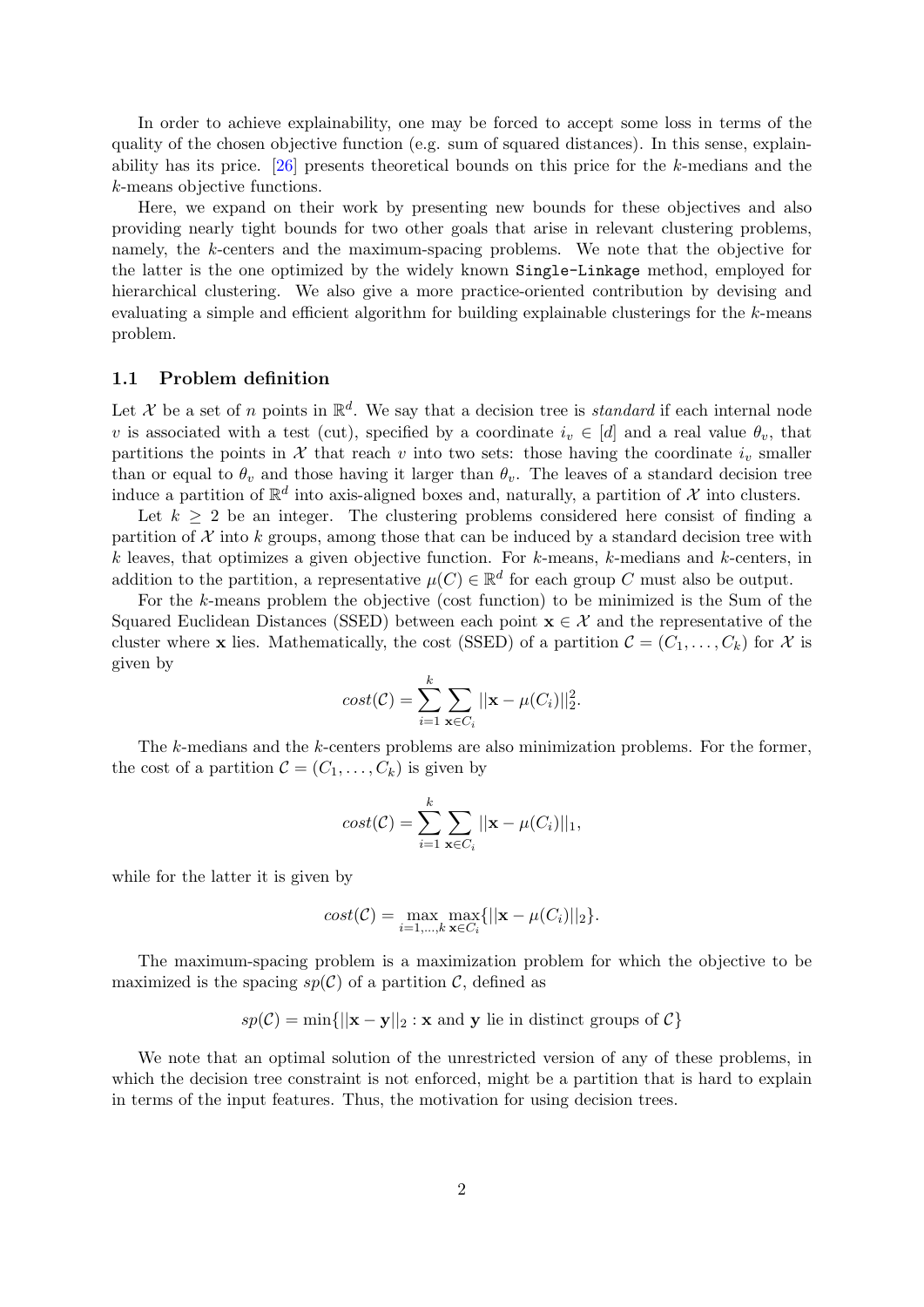Along the lines of [\[26\]](#page-22-2), we define the price of explainability  $\rho(\mathcal{P})$  for a clustering problem  $P$ , with a minimization objective function, as

$$
\rho(\mathcal{P}) = \max_{I} \left\{ \frac{OPT_{exp}(I)}{OPT_{unr}(I)} \right\},\,
$$

where I runs over all instances of  $P$ ;  $OPT_{exp}(I)$  is the cost of an optimal explainable clustering (via standard decision trees) for instance I and  $OPT_{unr}(I)$  is the cost of an optimal unrestricted clustering for I. If P has a maximization objective function, then  $\rho(\mathcal{P})$  is defined as

$$
\rho(\mathcal{P}) = \max_{I} \left\{ \frac{OPT_{unr}(I)}{OPT_{exp}(I)} \right\}
$$

.

#### 1.2 Our Contributions

We provide bounds on the price of explainability as a function of the parameters  $k, d$  and n for the aforementioned objective functions. These objectives cover a spectrum that includes both intra- and inter-clustering criteria as well as worst-case and average-case measures.

First, we address the k-centers problem. We show that

$$
\rho(k\text{-centers}) \in \left\{ \begin{array}{ll} \Omega(k^{1-1/d}), & \text{if } d \le \frac{\ln k}{\ln \ln k} \\ \Omega\left(\sqrt{d} \cdot \frac{k \cdot \sqrt{\ln \ln k}}{\ln^{1.5} k}\right), & \text{otherwise} \end{array} \right.
$$

and that  $\rho(k$ -centers) is  $O(n)$  $\sqrt{d}k^{1-1/d}$ ). Our bounds are tight, up to constant factors, when d is a constant. For an arbitrary  $d$ , there is only a polylogarithmic gap in  $k$  between the upper and the lower bounds. The magnitude of this gap is exponentially smaller than that of these bounds.

For the k-medians it is known that the price of explainability is  $O(k)$  and  $\Omega(\log k)$  [\[26\]](#page-22-2). We contribute to the state of the art by showing that  $O(d \log k)$  is also an upper bound – an exponential improvement for constant dimensions. The upper bound follows from an interesting connection with the literature of binary searching in the presence of non-uniform testing costs [\[8,](#page-21-1) [20\]](#page-21-2).

For the k-means problem, we also improve, for low dimensions, the  $O(k^2)$  bound from [\[26\]](#page-22-2) since we prove that  $\rho(k$ -means) is  $O(kd \log k)$ . Still, for the k-means problem, we also give a more practice-oriented contribution by devising and evaluating a simple and efficient greedy algorithm. Our method outperformed the IMM method from [\[26\]](#page-22-2) on an empirical study involving 10 real datasets. It should be noticed that IMM is a strong baseline since it got the best results against 5 other competitors on the same datasets according to [\[12,](#page-21-3) [15\]](#page-21-4).

Finally, for maximum-spacing we provide a tight bound by showing that the price of explainability is  $\Theta(n-k)$ . The lower bound is particularly interesting since it shows that this objective function is bad for guiding explainable clustering, losing much more than the other considered objectives in the worst-case.

To derive our upper bounds, we analyze polynomial-time algorithms that start with an optimal k-clustering and transform it into an explainable one. The unrestricted versions of all the problems considered here, except for the maximum-spacing problem, are NP-Hard [\[24,](#page-22-3) [2\]](#page-20-1). However, all of them admit polynomial-time algorithms with constant approximation [\[35,](#page-22-4) [18\]](#page-21-5) and, hence, if we start with the partitions given by them, instead of the optimal ones, we obtain efficient algorithms with provable approximation guarantees. These guarantees are exactly the upper bounds that we prove on the price of explainability.

We believe that our results are helpful for the construction of explainable clustering solutions as well as for guiding the choice of an objective function when explainability is required.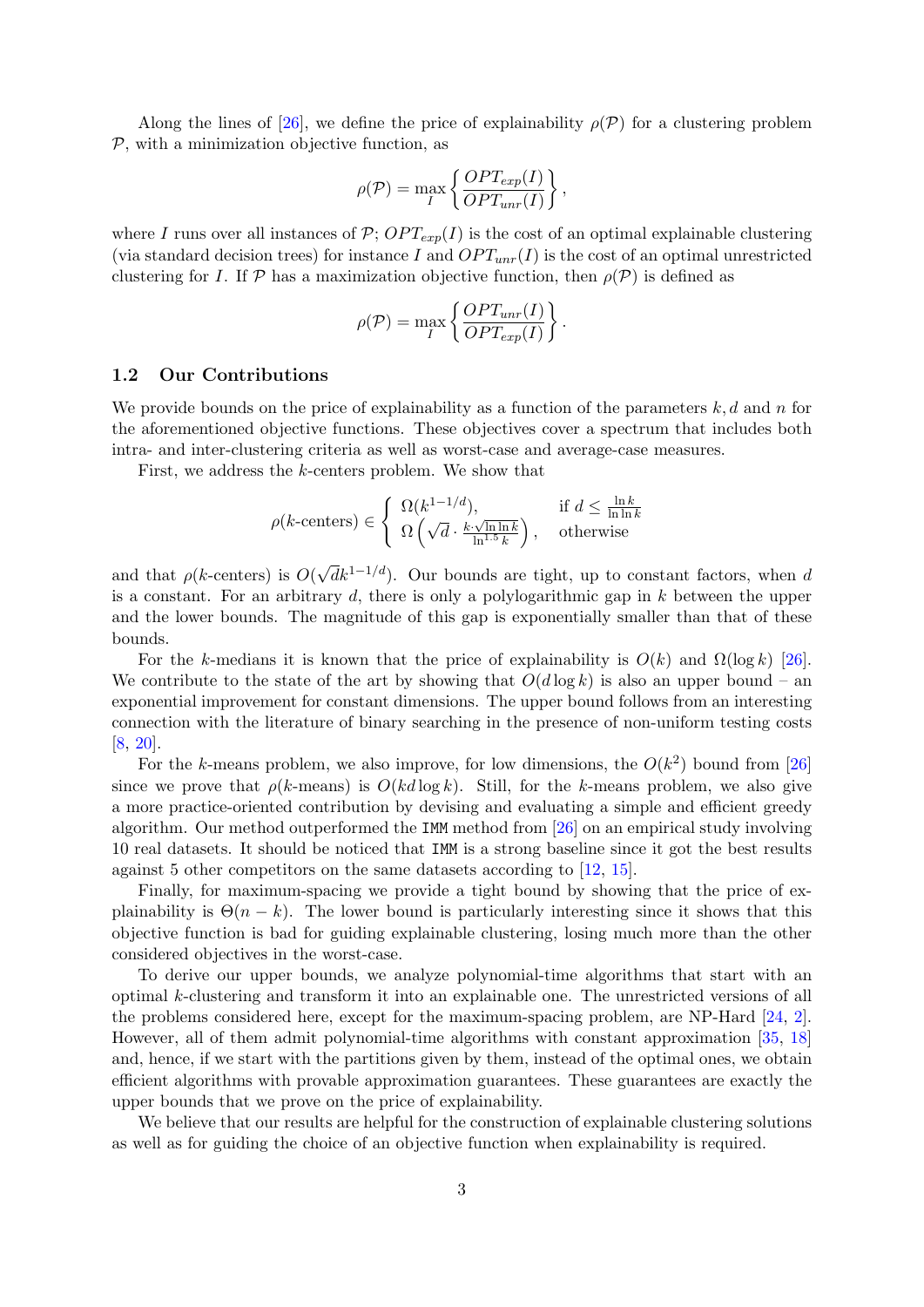#### 1.3 Related Work

Our research is inspired by the recent work of [\[26\]](#page-22-2), where they propose an algorithm, namely IMM, for building explainable clusterings, via standard decision trees, for both the  $k$ -means and the k-medians problems. At each node IMM selects the cut that minimizes the number of points separated from their representatives in a reference clustering. Our approach for these problems, while similar, uses a significantly different strategy to build the final decision tree, based on trees that look at a single dimension of the data. Moreover, as mentioned before, our algorithms provide better upper bounds for low dimensions.

Decision trees have long been associated to hierarchical agglomerative clustering (HAC), which produces a hierarchy of clusters that is usually represented by a dendrogram. Examples of models that explicitly use decision trees for HAC include  $[13, 9, 7, 4]$  $[13, 9, 7, 4]$  $[13, 9, 7, 4]$  $[13, 9, 7, 4]$  $[13, 9, 7, 4]$  $[13, 9, 7, 4]$  $[13, 9, 7, 4]$ . To our knowledge, the use of decision trees for non-hierarchical clustering was first suggested in [\[21\]](#page-21-8), in which a standard classification tree is used to identify dense and sparse regions of data. In [\[14\]](#page-21-9), unsupervised binary trees are also used to create interpretable clusters. More recently, an approach was presented in [\[6\]](#page-20-0) using optimal classification trees [\[5\]](#page-20-4), which are built in a single step by solving a mixed-integer optimization problem. For numerical databases, [\[22\]](#page-21-10) presents a decision approach that decides on a split based on both the compactness of clusters and the separation between them.

The regions of space defined by decision-tree clustering will be hyper-rectangles (some of them may also be half-spaces if the overall region of interest is unbounded). Other approaches towards building hyper-rectangular clusters can be found in [\[29\]](#page-22-5), with a generative model, and [\[11\]](#page-21-11), with a discriminative one. Both models allow for probabilistic (soft) clustering, and [\[11\]](#page-21-11) allows for incorporating previous knowledge to the model, but neither one guarantees that the resulting clusters can be represented by decision trees.

The main reason for using a (short) decision tree to build clusters is that the results of such algorithms are easily interpretable. Other avenues towards interpretable clustering have been explored in recent years. The technique presented in [\[30\]](#page-22-6) is based on the information-theoretic concept of minimum description length. In [\[33\]](#page-22-7), a tunable parameter (the fraction of elements in a cluster that share the same feature value) leverages the tradeoff between clustering performance and interpretability. The same tradeoff is explored in [\[15\]](#page-21-4) by relaxing the requirement from [\[26\]](#page-22-2) that the explainable clustering should be induced by a tree with no more than  $k$  leafs. In [\[17\]](#page-21-12), a feature selection model from [\[16\]](#page-21-13) is used for clustering interpretation in the field of wealth management compliance.  $[19]$  uses a two-step approach, rewriting k-means clustering models as neural networks and applying to these networks techniques for interpreting supervised learning models. More information regarding explainable clustering may be found in [\[10,](#page-21-15) [3\]](#page-20-5).

Of all the works mentioned in this section, only [\[26\]](#page-22-2) presents approximation guarantees with respect to the optimal unrestricted (i.e., potentially uninterpretable) solution. Two algorithms from [\[33\]](#page-22-7) also have an approximation guarantee, but with respect to the optimal restricted (interpretable) solution, and the definition of interpretability in that work is quite different than ours (interpretable clusters are therein defined as those in which a given proportion of points share the same value for a predefined feature of interest).

Explainability and interpretability are topics of growing interest in the machine learning community  $[31, 23, 1, 32, 27, 25]$  $[31, 23, 1, 32, 27, 25]$  $[31, 23, 1, 32, 27, 25]$  $[31, 23, 1, 32, 27, 25]$  $[31, 23, 1, 32, 27, 25]$  $[31, 23, 1, 32, 27, 25]$  $[31, 23, 1, 32, 27, 25]$  $[31, 23, 1, 32, 27, 25]$  $[31, 23, 1, 32, 27, 25]$  $[31, 23, 1, 32, 27, 25]$  $[31, 23, 1, 32, 27, 25]$ . While there has been some focus on what  $[26]$  calls *post*modeling explainability, or the ability to explain the output of a black-box model  $[31, 23, 19]$  $[31, 23, 19]$  $[31, 23, 19]$  $[31, 23, 19]$  $[31, 23, 19]$ , the practice has also been criticized in contrast with pre-modelling explainability, or the use of interpretable models to begin with [\[32\]](#page-22-8). Our present work and [\[26\]](#page-22-2) may be considered a middleof-the-road approach, as the end result is a fully interpretable model (instead of, for instance, a model for locally interpreting the original model, or for explaining individual predictions) based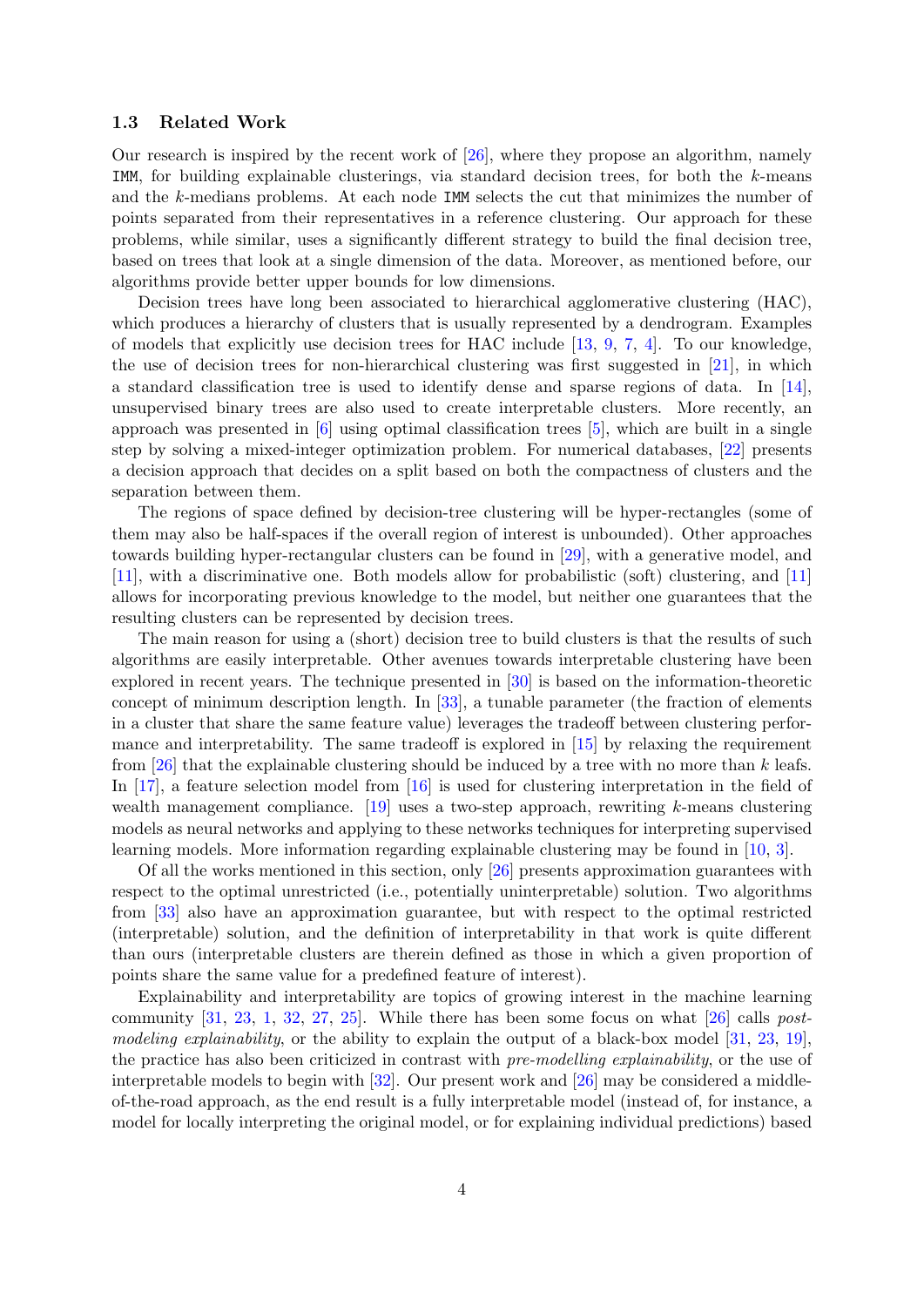on the output from a potentially black-box model.

# 2 On the Price of Explainability for the k-centers problem

In this section we address the k-centers problem. We first present a lower bound by constructing an instance for which the price of explainability is high.

### 2.1 Lower Bound

Let  $p \le \min\{d, \log_3 k\}$  be a positive integer whose exact value will be defined later in the analysis and let b be the largest integer for which  $b^p \leq k$ . Note that  $b \geq 3$ . Moreover, let  $k' = b^p$ .

Our instance I has  $k + k' \cdot 2d$  points. We first discuss how to construct the k points, referred as centers, that will be set as representatives in an unrestricted  $k$ -clustering for  $I$  that has a low cost. The first k' centers will be obtained from the representation of the numbers  $0, \ldots, k' - 1$  in base b while the remaining  $k - k'$  centers will be located sufficiently far from the others so that they will be isolated in the low-cost k-clustering for I. Let  $\mathbf{c}^0, \ldots, \mathbf{c}^{k'-1}$  be the first k' centers.

For a number  $i \in [k'-1]$  let  $(i_{p-1}, \ldots, i_0)_b$  be its representation in base b. For  $j \in [d]$ , the value of the j-th component of center  $c^i$  is obtained by applying  $(j-1)$  times a circular shift on  $(i_{p-1},\ldots,i_0)_b$ . The values of the remaining  $d-p$  components of  $\mathbf{c}^i$  are obtained by copying the p first values  $d/p$  times so that  $c_j^i = c_{j'}^i$  if  $(j - j') \mod p = 0$ .

As an example, if  $b = 3$ ,  $p = 3$  and  $d = 9$  then  $c^{14} = (14, 22, 16, 14, 22, 16, 14, 22, 16)$ . In fact, since  $14 = (1, 1, 2)_{3}$  we have that  $c_1^{14} = (1, 1, 2)_{3} = 14$ ;  $c_2^{14} = (2, 1, 1)_{3} = 22$  and  $c_3^{14} = (1, 2, 1)_3 = 16$ . The values of  $c_4^{14}, \ldots, c_9^{14}$  are obtained by repeating the first 3 values.

The following observation is useful for our analysis.

<span id="page-4-0"></span>**Fact 1.** For every  $\ell \in [p]$ , the values of the  $\ell$ -th coordinate of the k' first centers are a permutation of the integers  $0, \ldots, k'-1$ .

The remaining  $k - k'$  centers, as mentioned above, should be far from each other and also far away from the k' first centers. We can achieve that by setting  $c^i = k^i 1$  for all  $i > k'-1$ , where **1** is the unit vector in  $\mathbb{R}^d$ .

The next lemma gives a lower bound on the distance between any two centers.

<span id="page-4-1"></span>**Lemma 1.** For any two centers  $\mathbf{c}^i$  and  $\mathbf{c}^j$ ,

$$
||\mathbf{c}^{i} - \mathbf{c}^{j}||_2 \ge \sqrt{\lfloor d/p \rfloor} \cdot (b^{p-1}/2).
$$

*Proof.* If one of the two centers is not among the  $k'$  first centers the result clearly holds. Thus, we assume that  $i, j \leq k'-1$ .

It is enough to show that there is  $\ell \in [p]$  for which  $|c_{\ell}^i - c_{\ell}^j|$  $|\dot{\ell}| \geq b^{p-1}/2$ . In fact, if this inequality holds for some  $\ell$  then  $|c_{\ell'}^i - c_{\ell}^j|$  $|e^j_{\ell'}| \ge b^{p-1}/2$  for each  $\ell'$  that is congruent to  $\ell$  modulo p. Since there are  $\left| d/p \right|$  of them, due to our construction, we get the desired bound.

Let  $i = (i_{p-1}, \ldots, i_0)_b$  and  $j = (j_{p-1}, \ldots, j_0)_b$  be the representations of i and j in base b, respectively. Let f be such that  $|i_f - j_f|$  is maximum.

Thus, the difference between  $\mathbf{c}^i$  and  $\mathbf{c}^j$  in the coordinate  $[(f+1) \mod p]+1$  is at least

$$
|i_f - j_f| \cdot \left(b^{p-1} - \sum_{g=0}^{p-2} b^g \right) \ge b^{p-1}/2,
$$

where the last inequality holds because  $|i_f - j_f| \geq 1$  and  $b \geq 3$ .

 $\Box$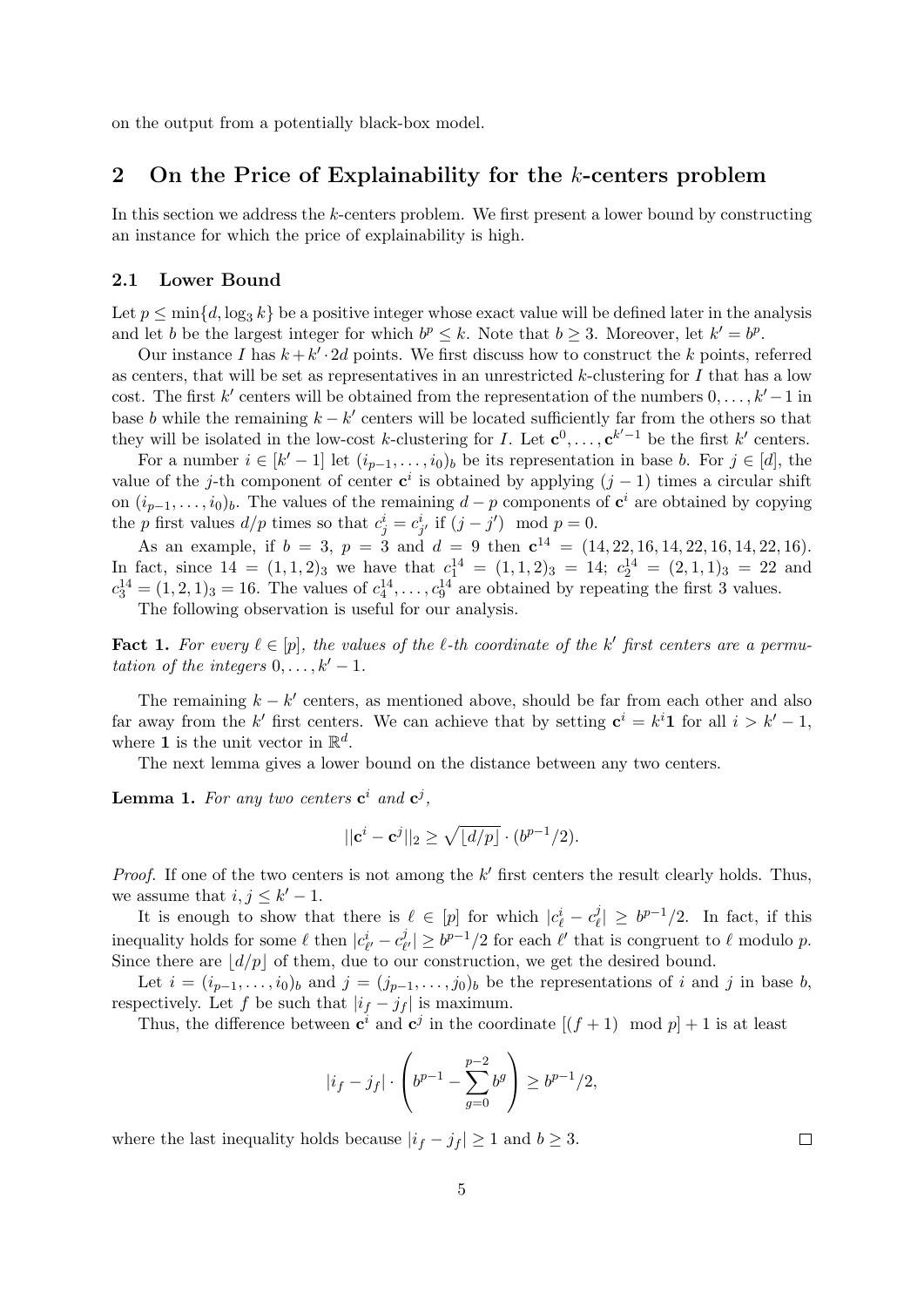Now, we define the remaining points of instance I.

For each of the first k' centers we create 2d associated points:  $\mathbf{x}^{i,1}, \ldots, \mathbf{x}^{i,2d}$ . For  $j = 1, \ldots, d$ , the point  $\mathbf{x}^{i,2j-1}$  is identical to  $\mathbf{c}^i$  in all coordinates but on the j-th one, in which its value is  $c_j^i - 3/4$ . Similarly, the point  $\mathbf{x}^{i,2j}$  is identical to  $\mathbf{c}^i$  in all coordinates but in the j-th one, in which its value is  $c_j^i + 3/4$ . By considering the k-clustering for I where the k representatives are the k centers  $c^0, \ldots, c^{k-1}$  and each point  $x^{i,j}$  lies in the group of  $c^i$ , we obtain the following proposition.

#### <span id="page-5-1"></span>**Proposition 1.** There exists an unrestricted k-clustering for instance I with cost  $3/4$ .

Now we analyse the cost of an optimal explainable clustering for I. The following proposition is a simple consequence of Fact [1.](#page-4-0)

<span id="page-5-0"></span>**Proposition 2.** Let  $(j, \theta)$  be a cut that separates at least two points from the set A that includes the k' first centers and its associated  $k' \cdot 2d$  points. Then,  $(j, \theta)$  separates one point from its associated center.

*Proof.* Since  $(i, \theta)$  separates at least two points from A then  $\theta \in (-3/4, k' - 1 + 3/4)$ .

If  $\theta < 0$ , then  $(j, \theta)$  separates the center that has the j-th coordinate equal to 0 from its associated point that has coordinate j equal to  $-3/4$ . If  $\theta > k' - 1$ , then  $(j, \theta)$  separates the center that has the j-th coordinate equal to 0 from its associated point that has coordinate  $j$ equal to  $k'-1+3/4$ . Let z be an integer that satisfies  $0 \le z \le k'-2$  and such that  $\theta \in (z, z+1)$ . If  $\theta$ −z < 1/2 (resp.  $\theta$ −z > 1/2),  $(j, \theta)$  separates the center that has the j-th coordinate equal to z (resp.  $z+1$ ) from its associated point with j-th coordinate equal to  $z+3/4$  (resp.  $z+1-3/4$ ).

Note that the existence of centers with the aforementioned values for coordinate  $j$  is guaranteed by Fact [1.](#page-4-0)  $\Box$ 

<span id="page-5-2"></span>**Lemma 2.** Any explainable k-clustering for instance I has cost at least  $\sqrt{\frac{d}{p}} \cdot (b^{p-1}/4) - 3/8$ .

*Proof.* Let C be an explainable k-clustering for instance I. It is enough to show that there is a cluster  $C \in \mathcal{C}$  that contains two points, say **x** and **y**, for which

$$
||\mathbf{x} - \mathbf{y}||_2 \ge \sqrt{\lfloor d/p \rfloor} \cdot (b^{p-1}/2) - 3/4.
$$

In fact, in this case, due to the triangle inequality, for any choice of the representative for  $C$ , either **x** or **y** will be at distance at least  $\sqrt{\frac{d}{p}} \cdot (b^{p-1}/4) - 3/8$  from it.

If two centers lie in the same cluster of  $C$  then it follows from Lemma [1](#page-4-1) that their distance is at least  $\sqrt{\frac{d}{p}} \cdot (b^{p-1}/2)$ .

On the other hand, if every center lies on a different cluster in  $\mathcal C$  then let  $\mathbf x$  be the point that was separated from its center, say  $c^i$ , by a cut that satisfies the condition of Proposition [2.](#page-5-0) Then, x lies in the same cluster of  $c^j$ , for some  $j \neq i$ . From the triangle inequality we have that

$$
||\mathbf{c}^{i} - \mathbf{c}^{j}||_{2} \le ||\mathbf{c}^{i} - \mathbf{x}||_{2} + ||\mathbf{c}^{j} - \mathbf{x}||_{2}.
$$
  

$$
\mathbf{c}^{j} - \mathbf{x}||_{2} \ge \sqrt{\lfloor d/p \rfloor} \cdot (b^{p-1}/2) - 3/4.
$$
 □

Hence,  $||$ 

By putting together Proposition [1](#page-5-1) and Lemma [2](#page-5-2) and, then, optimizing the value of  $p$  we obtain the following theorem.

<span id="page-5-3"></span>Theorem 1. The price of explainability for the k-centers problem satisfies

$$
\rho(k\text{-center}) \in \left\{ \begin{array}{ll} \Omega(k^{1-1/d}), & \text{if } d \le \frac{\ln k}{\ln \ln k} \\ \Omega\left(\sqrt{d} \cdot \frac{k \cdot \sqrt{\ln \ln k}}{\ln^{1.5} k}\right), & \text{otherwise.} \end{array} \right.
$$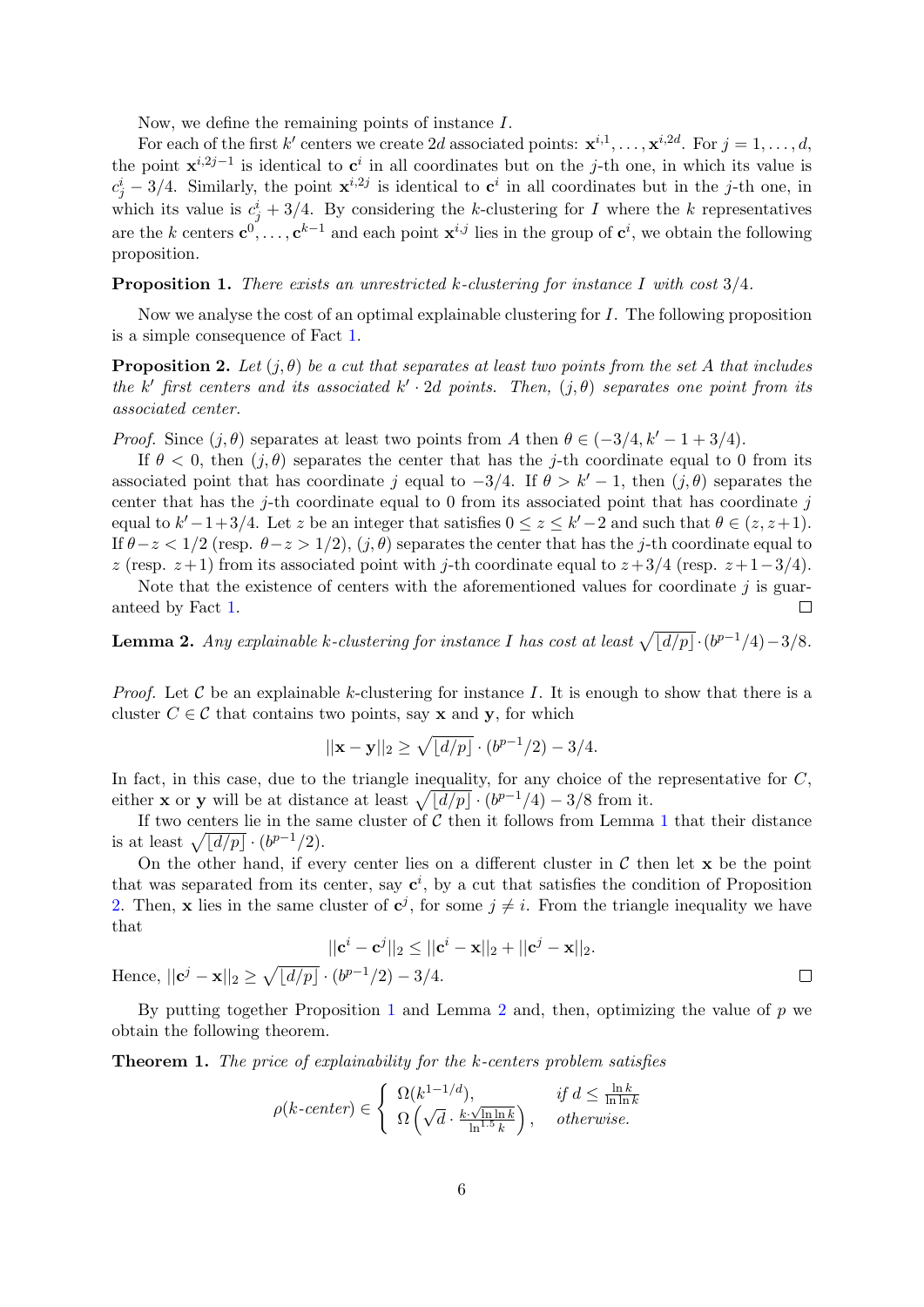*Proof.* Proposition [1](#page-5-1) assures the existence of a k-clustering of cost  $3/4$  for instance I. Let C be an explainable clustering for I and recall that  $b^p = k'$ . It follows from the previous lemma that

$$
cost(\mathcal{C}) \ge \sqrt{\frac{d}{p}} \cdot \frac{b^{p-1}}{4} - 3/8 = \sqrt{\frac{d}{p}} \cdot \frac{(k')^{\frac{p-1}{p}}}{4} - 3/8.
$$

Since  $(b+1)^p > k$  we have

$$
k' > \frac{k}{(1+1/b)^p} > \frac{k}{\exp(p/b)}.
$$

Thus,

$$
cost(\mathcal{C}) \ge \sqrt{\frac{d}{p}} \cdot \frac{k^{\frac{p-1}{p}}}{4 \exp((p-1)/b)} - 3/8.
$$

Now we set  $p = d$  if  $d \leq \frac{\ln k}{\ln \ln n}$  $\frac{\ln k}{\ln \ln k}$  and  $p = \frac{\ln k}{\ln \ln k}$  $\frac{\ln k}{\ln \ln k}$ , otherwise. Since  $b > k^{1/p} - 1$  we have that  $b > \ln k - 1 > p - 1$  for both cases and, hence,

$$
cost(\mathcal{C}) \ge \sqrt{\frac{d}{p}} \cdot \frac{k^{\frac{p-1}{p}}}{4} - 3/8.
$$

By replacing  $p$  in the previous equation according to each of the cases we obtain the desired result.  $\Box$ 

#### 2.2 Upper bound

In this section we show that the price of explainability for the k-center problem is  $O\left(\sqrt{d}k^{\frac{d-1}{d}}\right)$ . Note that, for constant d, the upper bound matches the lower bound given by Theorem [1.](#page-5-3)

To obtain the upper bound we analyze the cost of the explainable clustering induced by the decision tree built by the algorithm presented in Algorithm [1.](#page-7-0)

The algorithm has access to the set of representatives of an optimal k-clustering  $\mathcal{C}^*$  for  $\mathcal{X}$ . These representatives are used as *reference centers* for the points in  $\mathcal{X}$ , that is, the reference center of a point **x** is the representative of **x**'s group in  $\mathcal{C}^*$ .

Let  $\mathcal{X}'$  and S be, respectively, the subset of points in  $\mathcal{X}$  and the set of reference centers that reach a given node  $u$ . To split  $u$ , as long as it is possible, the algorithm applies an axis-aligned cut that does not separate any point  $x \in \mathcal{X}'$  from its reference center. This type of cut is referred as a *clean cut* with respect to  $(X', S)$ . When there is no such cut available for u, the algorithm partitions the bounding box of the points in  $\mathcal{X}' \cup S$  into  $||S|^{1/d} ||^d$  axis-aligned boxes of the same dimensions by using a decision tree that emulates a grid. By the bounding box of  $\mathcal{X}' \cup \mathcal{S}$  we mean the smallest box (hyper-rectangle) with axis-aligned sides that includes the points in  $\mathcal{X}' \cup S$ .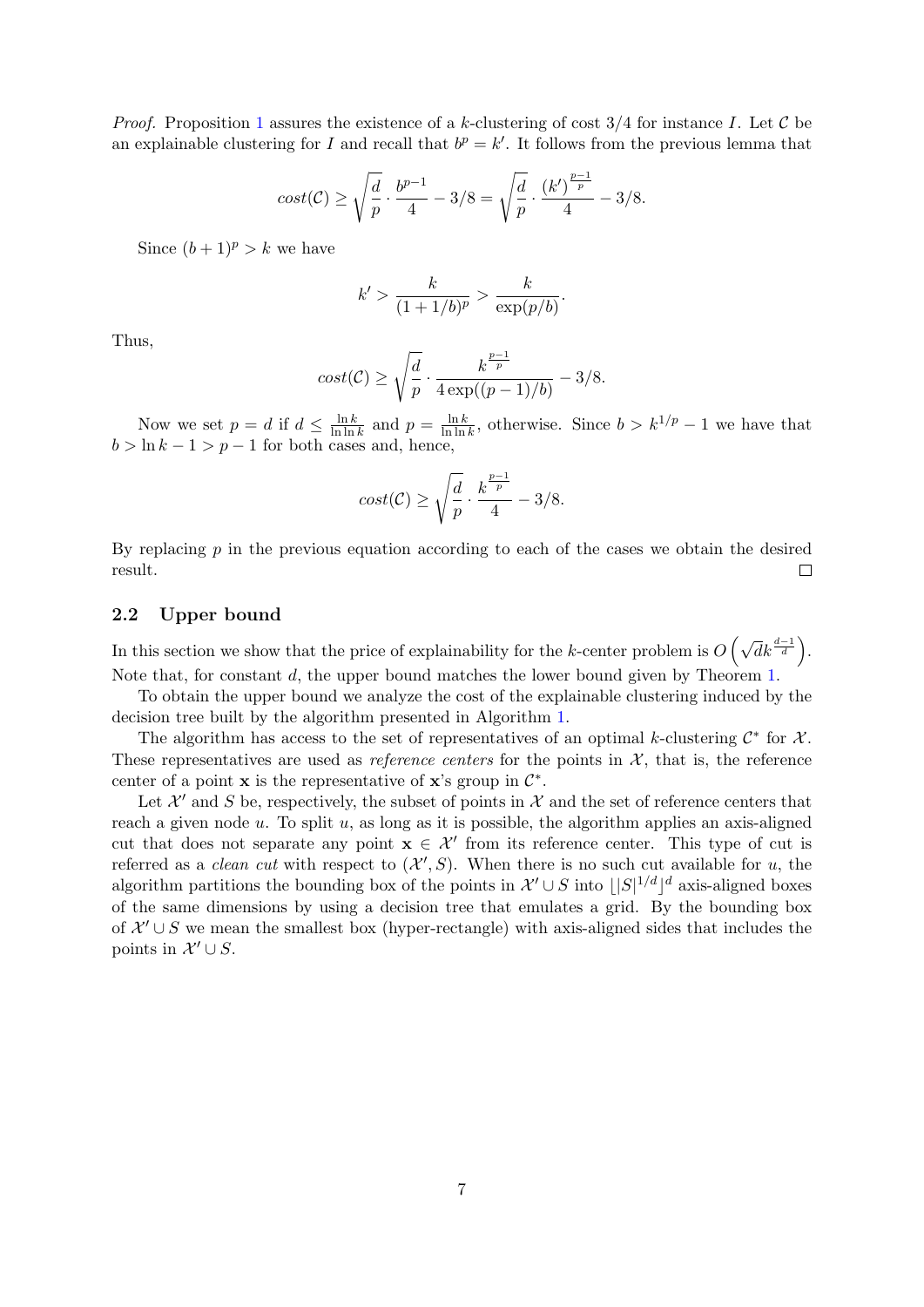## Algorithm 1 Ex-kCenter( $\mathcal{X}'$ : set of points)

 $S \leftarrow$  reference centers of the points in  $\mathcal{X}'$ if  $|S| = 1$  then Return  $\mathcal{X}'$  and the single reference center in S else if there exists a clean cut w.r.t.  $(\mathcal{X}', S)$  then  $(\mathcal{X}'_L, \mathcal{X}'_R) \leftarrow$  partition induced by the clean cut Create a node u  $u.\mathtt{LeftChild} \gets \mathtt{Ex-kCenter}(\mathcal{X}_L')$  $u.\mathtt{RightChild} \leftarrow \mathtt{Ex-kCenter}(\mathcal{X}'_R)$ Return the tree rooted at  $u$ else  $H \leftarrow$  bounding box for  $\mathcal{X}' \cup S$  $D^u \leftarrow$  decision tree that partitions H into  $||S|^{1/d}||^d$  identical axis-aligned boxes Return  $D^u$  as well as an arbitrarily chosen representative for each of its leaves end if end if

<span id="page-7-0"></span>**Theorem 2.** The price of explainability for k-centers is  $O(\sqrt{d}k^{1-1/d})$ .

*Proof.* We argue that for each leaf  $\ell$  of the tree  $\mathcal D$  built by Ex-kCenter(X), the maximum *Proof.* We argue that for each lear  $\ell$  or the tree D built by **Ex-**KCenter( $\lambda$ ), the maximum distance between a point in  $\ell$  and its representative is  $OPT \sqrt{d} k^{1-1/d}$ , where  $OPT$  is the cost of the optimal unrestricted clustering.

We split the proof into two cases. The first case addresses the scenario in which only clean cuts are used in the path from the root of  $D$  to the leaf  $\ell$ . The second case addresses the remaining scenarios.

Case 1. In this case all points that reach  $\ell$  lie in the same cluster of the optimal unrestricted k-clustering  $\mathcal{C}^*$ . Thus, the maximum distance from a point in  $\ell$  to the single reference center in  $S$  is upper bounded by  $OPT$ .

Case 2. Let u be the first node in the path from the root to  $\ell$  for which a clean cut is not available. Moreover, let  $\mathcal{X}^u$  be the set of points that reach u and let  $s = |S|$ , that is, the number of reference centers that reach u. In this case the algorithm splits the bounding box for  $\mathcal{X}^u \cup S$ into boxes of dimensions

$$
\frac{L_1}{\lfloor s^{1/d}\rfloor} \times \cdots \times \frac{L_d}{\lfloor s^{1/d}\rfloor},
$$

where  $L_i$  is the difference between the maximum and minimum values of the *i*-th coordinate among points in  $\mathcal{X}^u \cup S$ .

The maximum distance between a point in  $\ell$  and its representative can be upper bounded by the length of the diagonal of the axis-aligned box corresponding to  $\ell$ . Let  $m \in [d]$  be such that  $L_m = \max\{L_1, \ldots, L_d\}$ . Then, the length of the diagonal is upper bounded by  $L_m\sqrt{d}/\lfloor s^{1/d}\rfloor \leq 2L_m\sqrt{d}/s^{1/d}.$ 

Thus, it suffices to show that  $OPT \ge L_m/(2s)$ . Let  $\mathbf{c}^1, \ldots, \mathbf{c}^s$  be the s reference centers that reach node u. In addition, let  $x^j$  be a point in  $\mathcal{X}^u$  with reference center  $c^j$  and such that  $|x_m^j - c_m^j|$  is maximum, among the points in  $\mathcal{X}^u$  with reference center  $c^j$ . Then, we must have

$$
\sum_{j=1}^{s} 2|x_m^j - c_m^j| \ge L_m,
$$

for otherwise there would be a clean cut  $(m, \theta)$ , with  $\theta \in [a, b]$ , where  $a = \min\{y_m | y \in \mathcal{X}^u \cup S\}$ and  $b = \max\{y_m | \mathbf{y} \in \mathcal{X}^u \cup S\}$ . Hence, for some point  $\mathbf{x}^j$ ,  $|x_m^j - c_m^j| \ge L_m/(2s)$ . Since  $OPT \ge |x_m^j - c_m^j|$  we get that  $OPT \ge L_m/(2s)$ .  $\Box$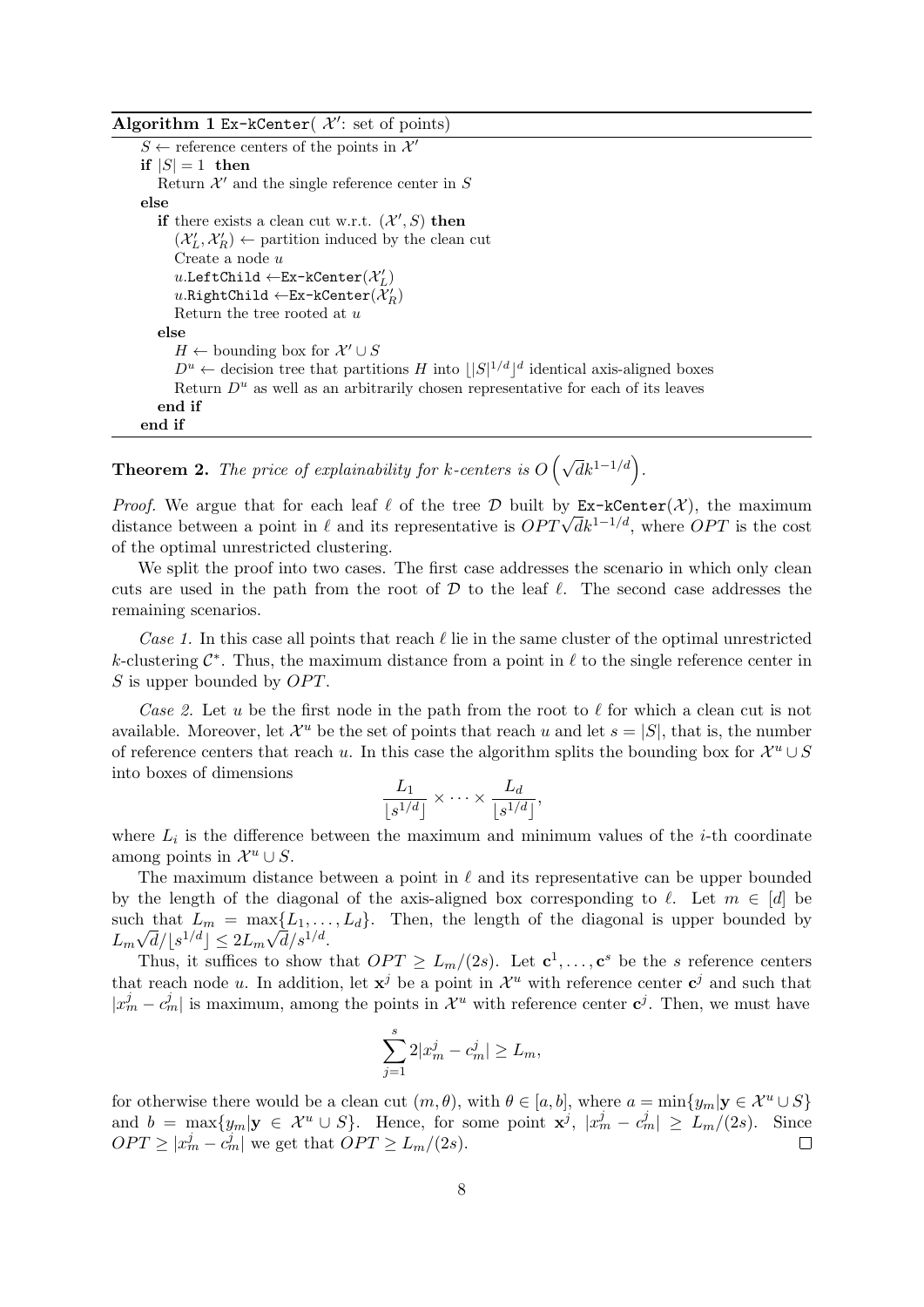## 3 Improved Bounds on k-medians for low dimensions

We show that the price of explainability for k-medians is  $O(d \log k)$ , which improves the bound from [\[26\]](#page-22-2) when  $d = o(k/\log k)$ .

As in the previous section we use an optimal unrestricted k-clustering  $\mathcal{C}^*$  for  $\mathcal X$  as a guide for building an explainable clustering. Again, by the reference center of a point  $\mathbf{x} \in \mathcal{X}$  we mean its representative in  $\mathcal{C}^*$ .

We need some additional notation. For a decision tree D and a node  $u \in \mathcal{D}$ , let  $diam(u)$ be the d-dimensional vector whose *i*-th coordinate  $diam(u)$  is given by the difference between the maximum and the minimum values of coordinate i among the reference centers that reach u. Let  $t<sub>u</sub>$  be the number of points that reach u and are separated from their reference centers by the cut employed in u. Note that a point  $\mathbf{x} \in \mathcal{X}$  can only contribute to  $t_u$  if both x and its reference center reach  $u$ . Finally, we use  $OPT$  to denote the cost of the optimal unrestricted clustering  $\mathcal{C}^*$ .

<span id="page-8-0"></span>The following lemma from [\[26\]](#page-22-2), expressed in our notation, will be useful.

<span id="page-8-1"></span>**Lemma 3.** [\[26\]](#page-22-2) Let  $\mathcal{C}^*$  be an optimal unrestricted k-clustering for X and let D be a decision tree for  $\mathcal X$  in which each representative of  $\mathcal C^*$  lies in a distinct leaf. Then, the clustering  $\mathcal C$  induced by D satisfies

$$
cost(\mathcal{C}) \le OPT + \sum_{u \in \mathcal{D}} t_u ||diam(u)||_1.
$$
 (1)

In order to obtain a low-cost explainable clustering we focus on finding a decision tree  $\mathcal D$  for which the rightmost term of the above inequality is small. This is the approach taken by IMM [\[26\]](#page-22-2), a greedy strategy that at each node u selects the cut that yields the minimum possible value for  $t_u$ .

Although we follow the same approach, our strategy for building the tree is significantly different. In order to explain it, we first rewrite the rightmost term of [\(1\)](#page-8-0):

$$
\sum_{u \in \mathcal{D}} t_u ||diam(u)||_1 = \sum_{i=1}^d \sum_{u \in \mathcal{D}} t_u diam(u)_i.
$$
 (2)

Motivated by Lemma [3](#page-8-1) and the above identity, our strategy constructs d decision trees  $\mathcal{D}_1, \ldots, \mathcal{D}_d$ , where  $\mathcal{D}_i$  is built with the aim of minimizing

<span id="page-8-2"></span>
$$
\sum_{u \in \mathcal{D}} t_u \operatorname{diam}(u)_i,\tag{3}
$$

ignoring the impact on the coordinates  $j \neq i$ .

Next, it constructs a decision tree  $\mathcal D$  for  $\mathcal X$  by picking nodes from these d trees. More precisely, to split a node u of D the strategy first selects a coordinate  $i \in [d]$  for which  $diam(u)_i$ is maximum. Next, it applies the cut that is associated with the node in  $\mathcal{D}_i$  which is the least common ancestor  $(LCA)$  of the set of reference centers that reach u.

In the pseudo-code presented in Algorithm [2,](#page-9-0)  $S'$  is a subset of the set  $S$  of representatives of  $\mathcal{C}^*$ . Moreover,  $\mathcal{X}'$  is a subset of the points in X. The procedure is called, initially, with  $\mathcal{X}' = \mathcal{X}$ and  $S' = S$ .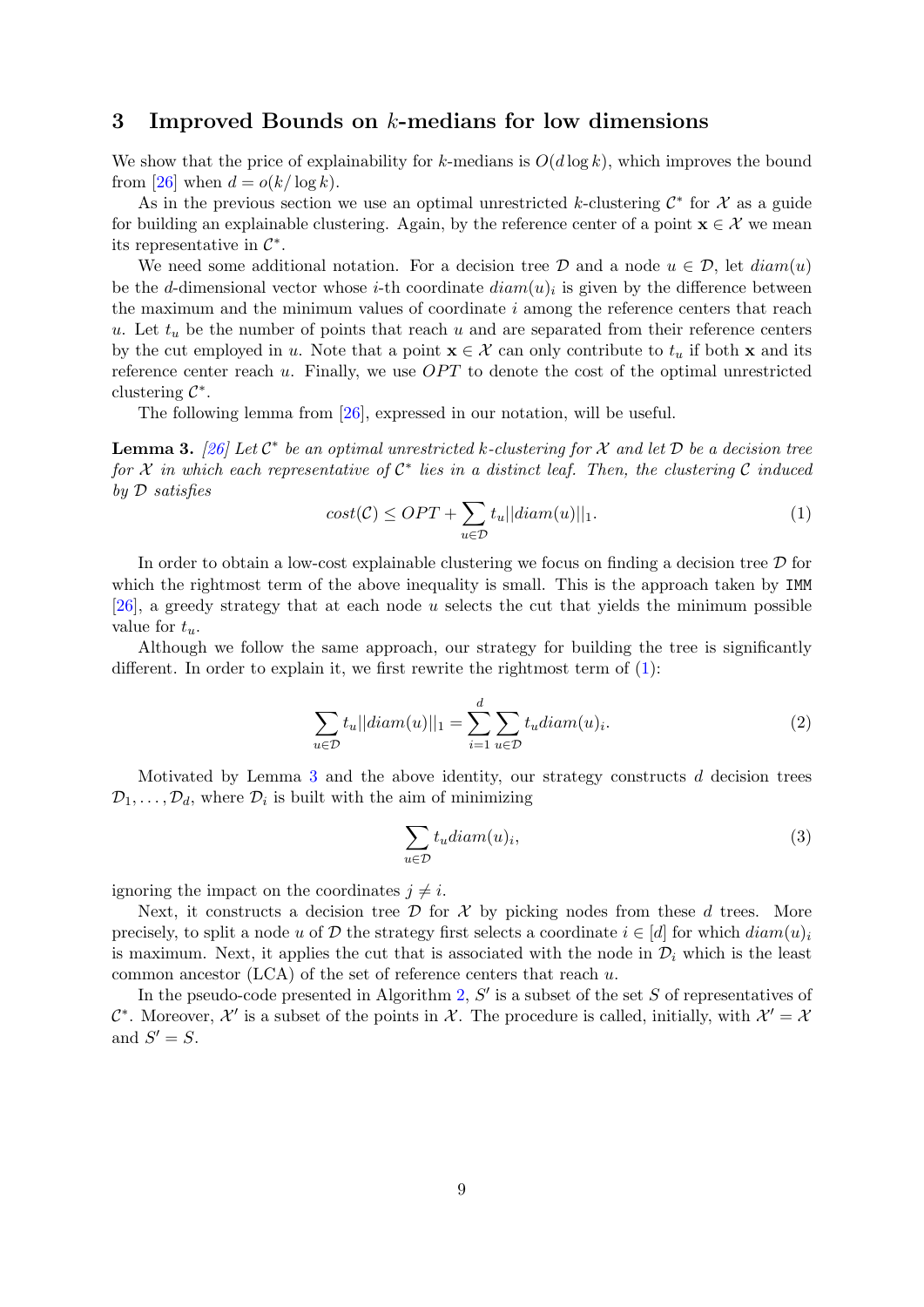Algorithm 2 BuildTree $(\mathcal{X}' \cup S')$ 

Create a node u and associate it with  $\mathcal{X}' \cup \mathcal{S}'$ if  $|S'| = 1$  then Return the leaf u else Select  $i \in [d]$  for which  $diam(u)_i$  is maximum.  $v \leftarrow$  node in  $\mathcal{D}_i$  which is the LCA of the centers in  $S'$ Split  $\mathcal{X}' \cup S'$  into  $\mathcal{X}'_L \cup S'_L$  and  $\mathcal{X}'_R \cup S'_R$  using the cut associated with v.  $u.\mathtt{LeftChild}\to\mathtt{BuildTree}(\mathcal{X}'_L\cup S'_L)$  $u.\mathtt{RightChild}\to\mathtt{BuildTree}(\mathcal{X}'_R\cup S'_R)$ Return the decision tree rooted at  $u$ end if

<span id="page-9-0"></span>To fully specify the algorithm we need to explain how the decision trees  $\mathcal{D}_i$  are built. Let  $\mathbf{c}^1,\ldots,\mathbf{c}^k$  be the reference centers sorted by coordinate i, that is,  $c_i^j < c_i^{j+1}$  for  $j = 1,\ldots,k-1$ . Moreover, let  $(i, \theta^j)$  be the cut that separates the points in X with the *i*-th coordinate smaller than or equal to  $\theta^j = (c_i^j + c_i^{j+1})$  $\binom{j+1}{i}/2$  from the remaining ones.

For  $1 \le a \le b \le k$ , let  $\mathcal{F}_{a,b}$  be the family of binary decision trees with  $(b-a)$  internal nodes and  $b - a + 1$  leaves defined as follows:

- (i) if  $a = b$ , then  $\mathcal{F}_{a,b}$  has a single tree and this tree contains only one node.
- (ii) if  $a < b$ , then  $\mathcal{F}_{a,b}$  consists of all the decision trees  $\mathcal{D}'$  with the following structure: the root of  $\mathcal{D}'$  is identified by a number  $j \in \{a, \ldots, b-1\}$  and associated with the cut  $(i, \theta^j)$ ; one child of the root of D' is a tree in the family  $\mathcal{F}_{a,j}$  while the other is a tree in  $\mathcal{F}_{j+1,b}$ .

For our analysis, in the next sections, it will be convenient to view  $\mathcal{F}_{a,b}$  as the family of binary search trees for the numbers in the set  $\{a, \ldots, b-1\}.$ 

Let  $T_j$  be the number of points in X that are separated from their centers by cut  $(i, \theta^j)$ . For every tree  $\mathcal{D}' \in \mathcal{F}_{a,b}$  we define  $UB_i(\mathcal{D}')$  as

$$
UB_i(\mathcal{D}') = \sum_{j=a}^{b-1} T_j \cdot diam(j)_i,
$$

where  $diam(j)$  is the diameter of the node identified by j in  $\mathcal{D}'$ .

The tree  $\mathcal{D}_i$  is, then, defined as

$$
\mathcal{D}_i = \operatorname{argmin} \{ U B_i(\mathcal{D}') \mid \mathcal{D}' \in \mathcal{F}_{1,k} \}.
$$

The motivation for minimizing  $UB_i()$  is that for every tree  $\mathcal{D}' \in \mathcal{F}_{1,k}$ ,  $UB_i()$  is an upper bound on  $(3)$ , that is,

$$
\sum_{u \in \mathcal{D}'} t_u \operatorname{diam}(u)_i \le \sum_{j=1}^{k-1} T_j \cdot \operatorname{diam}(j)_i = UB_i(\mathcal{D}').
$$

To see that, let j be the integer identified with the node  $u \in \mathcal{D}'$ . By definition  $diam(u)_i =$  $diam(j)_i$ . Moreover, we have  $t_u \leq T_j$  because  $t_u$  only accounts the points that are separated from their reference centers among those that reach u, while  $T_j$  accounts all the points in X regardless of whether they reach u or not.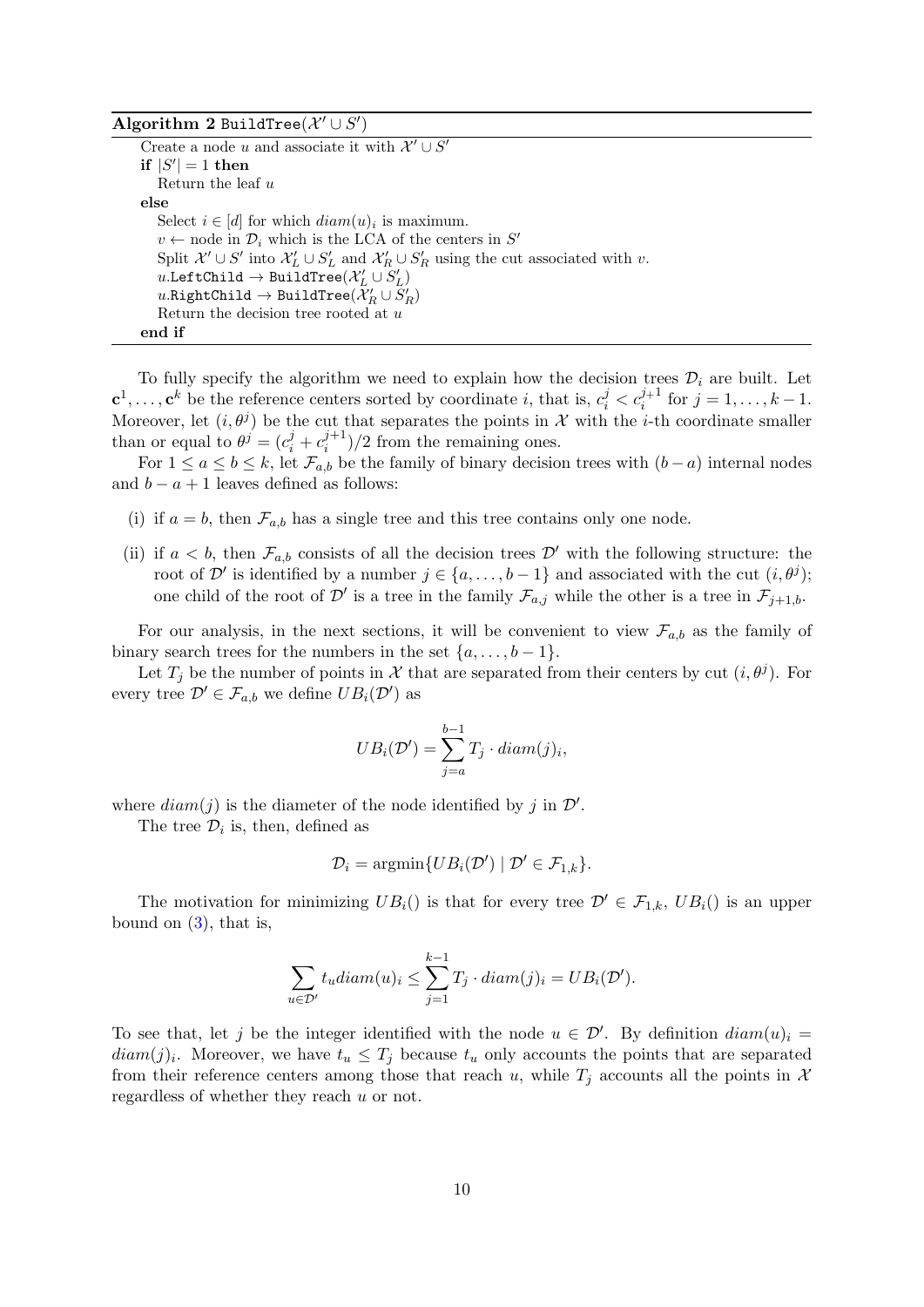<span id="page-10-0"></span>We discuss how to construct  $\mathcal{D}_i$  efficiently. Let  $OPT_{a,b} = \min\{UB_i(\mathcal{D}') \mid \mathcal{D}' \in \mathcal{F}_{a,b}\},\$ if  $a < b$ , and let  $OPT_{a,b} = 0$  if  $a = b$ . Hence,  $UB_i(\mathcal{D}_i) = OPT_{1,k}$ . The following relation holds for all  $a < b$ :

$$
OPT_{a,b} = \min_{a \le j \le b-1} \left\{ T_j(c_i^b - c_i^a) + OPT_{a,j} + OPT_{j+1,b} \right\}.
$$
 (4)

Thus, given a set of k reference centers and the values  $T_j$ 's,  $\mathcal{D}_i$  can be computed in  $O(k^3)$  time by solving equation [\(4\)](#page-10-0), for  $a = 1$  and  $b = k$ , via standard dynamic programming techniques.

# 3.1 Approximation Analysis: Overview

<span id="page-10-3"></span>We prove that the cost of the clustering induced by  $\mathcal D$  is  $O(d \log k) \cdot OPT$ . To reach this goal, we first show that

$$
UB_i(\mathcal{D}_i) \le 2 \log k \left( \sum_{j=1}^{k-1} (c_i^{j+1} - c_i^j) T_j \right).
$$
 (5)

The proof of this bound relies on the fact that  $\mathcal{D}_i$  can be seen as a binary search tree with non-uniform probing costs. We use properties of this kind of tree, in particular the one proved in [\[8\]](#page-21-1) about its competitive ratio.

Let

$$
OPT_i = \sum_{\mathbf{x} \in \mathcal{X}} |x_i - c(\mathbf{x})_i|
$$

be the contribution of coordinate i to  $OPT$ , where  $c(\mathbf{x})$  is the reference center of x. Our second step consists of showing that

<span id="page-10-4"></span>
$$
\left(\sum_{j=1}^{k-1} (c_i^{j+1} - c_i^j) T_j\right) / 2 \le OPT_i.
$$
\n(6)

Roughly speaking, the proof of this bound consists of projecting the points of  $\mathcal X$  and the reference centers onto the axis i and then counting the number of times the interval  $[c_i^j]$  $i, c_i^{j+1}$  $\binom{j+1}{i}$  appears in the segments that connect points in  $X$  to their reference centers. This is exactly the same line of reasoning employed to prove Lemma 6 from the supplementary version of [\[26\]](#page-22-2).

<span id="page-10-1"></span>At this point, from the two previous inequalities, we obtain

$$
UB_i(\mathcal{D}_i) \le 4\log k \cdot OPT_i. \tag{7}
$$

<span id="page-10-2"></span>Finally, we prove that a factor of d is incurred when we build the tree  $\mathcal D$  from the nodes of the trees  $\mathcal{D}_1, \ldots, \mathcal{D}_d$ :

$$
\sum_{v \in \mathcal{D}} t_v ||diam(v)||_1 \le d \sum_{i=1}^d UB_i(\mathcal{D}_i).
$$
 (8)

From [\(7\)](#page-10-1), [\(8\)](#page-10-2) and the identity  $OPT = \sum_{i=1}^{d} OPT_i$ , we obtain

$$
\sum_{v \in \mathcal{D}} t_v ||diam(v)||_1 \le 4d \log k \cdot OPT.
$$

This together with Lemma [3](#page-8-1) allows us to establish the main theorem of this section.

**Theorem 3.** The price of explainability for k-medians is  $O(d \log k)$ .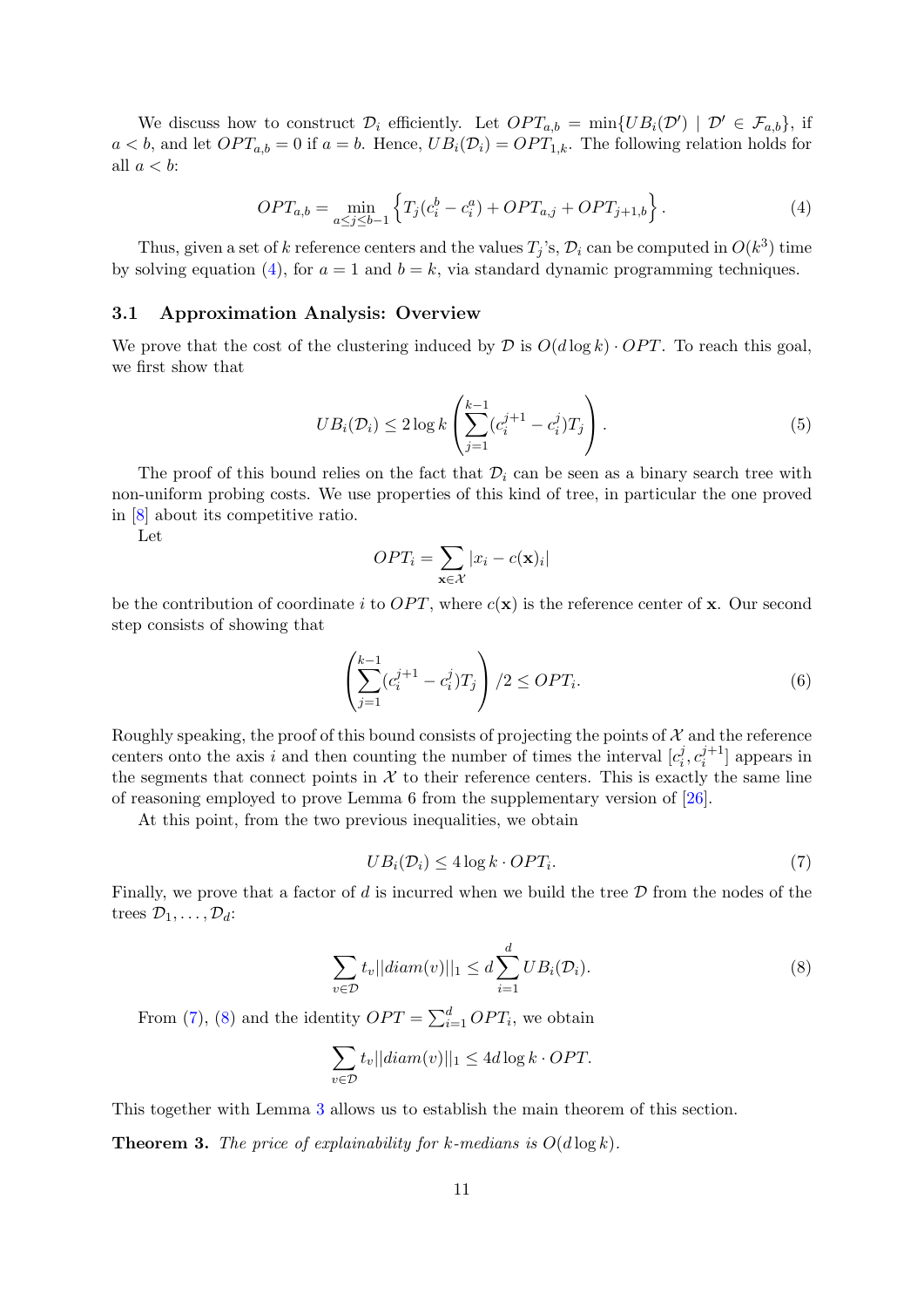#### 3.2 Approximation Analysis: Proofs

We start with the proof of inequality  $(5)$ .

<span id="page-11-2"></span>**Lemma 4.** The tree  $\mathcal{D}_i$  satisfies

$$
UB_i(\mathcal{D}_i) \leq 2 \log k \left( \sum_{j=1}^{k-1} (c_i^{j+1} - c_i^j) T_j \right).
$$

<span id="page-11-1"></span>*Proof.* Let  $\mathcal{D}'$  be a tree in  $\mathcal{F}_{1,k}$ . By construction, the set of centers that reach the node in  $\mathcal{D}'$ identified by j is a contiguous subsequence of  $c^1, \ldots, c^k$ . Let  $r(j)$  and  $s(j)$  be, respectively, the first and the last indexes of the centers of this subsequence. Thus,

$$
UB_i(\mathcal{D}') = \sum_{j=1}^{k-1} T_j \cdot diam(j)_i = \sum_{j=1}^{k-1} T_j \sum_{\ell=r(j)}^{s(j)-1} (c_i^{\ell+1} - c_i^{\ell}). \tag{9}
$$

<span id="page-11-0"></span>We can show that the right-hand side of the above equation satisfies

$$
\sum_{j=1}^{k-1} T_j \sum_{\ell=r(j)}^{s(j)-1} (c_i^{\ell+1} - c_i^{\ell}) = \sum_{\ell=1}^{k-1} (c_i^{\ell+1} - c_i^{\ell}) \cdot \sum_{j \in An(\ell, \mathcal{D}')} T_j,
$$
\n(10)

where  $An(\ell, \mathcal{D}')$  is the set of nodes that are ancestors (including  $\ell$ ) of the node identified by  $\ell$ in  $\mathcal{D}'$ .

To see that, fix  $j, \ell \in [k-1]$ . The term  $T_j (c_i^{\ell+1} - c_i^{\ell})$  contributes the left-hand side of [\(10\)](#page-11-0) if the centers  $c^{\ell}$  and  $c^{\ell+1}$  reach the node j in  $\mathcal{D}'$ . This happens if and only if j is an ancestor of the node identified by  $\ell$  in  $\mathcal{D}'$ .

Now, we use Theorem 4.5 from [\[8\]](#page-21-1). It states that for any vector  $(p_1, \ldots, p_k)$  of k non-negative real numbers there exists a binary search tree  $B$  having  $k$  nodes, with each of them associated with a number in  $[k]$ , that satisfies

$$
\sum_{j \in An(\ell, B)} p_j \leq (\log k + o(\log k)) p_\ell \leq 2 \log k \cdot p_\ell,
$$

for every node  $\ell$  of B.

Let  $\mathcal{D}_c$  be a tree obtained via the result of [\[8\]](#page-21-1) for the vector  $(T_1, \ldots, T_{k-1})$ . It satisfies

$$
\sum_{j \in An(\ell, \mathcal{D}_c)} T_j \le 2 \log(k - 1) \cdot T_{\ell}.
$$

By using this inequality,  $(9)$  and  $(10)$ , we get that

$$
UB_i(\mathcal{D}_c) = \sum_{\ell=1}^{k-1} (c_i^{\ell+1} - c_i^{\ell}) \sum_{j \in An(\ell, \mathcal{D}_c)} T_j \le 2 \log k \sum_{\ell=1}^{k-1} (c_i^{\ell+1} - c_i^{\ell}) T_{\ell}.
$$

 $\Box$ The result follows because the minimality of  $\mathcal{D}_i$  guarantees that  $UB_i(\mathcal{D}_i) \leq UB_i(\mathcal{D}_c)$ .

Inequality [\(6\)](#page-10-4) is formalized in the next lemma.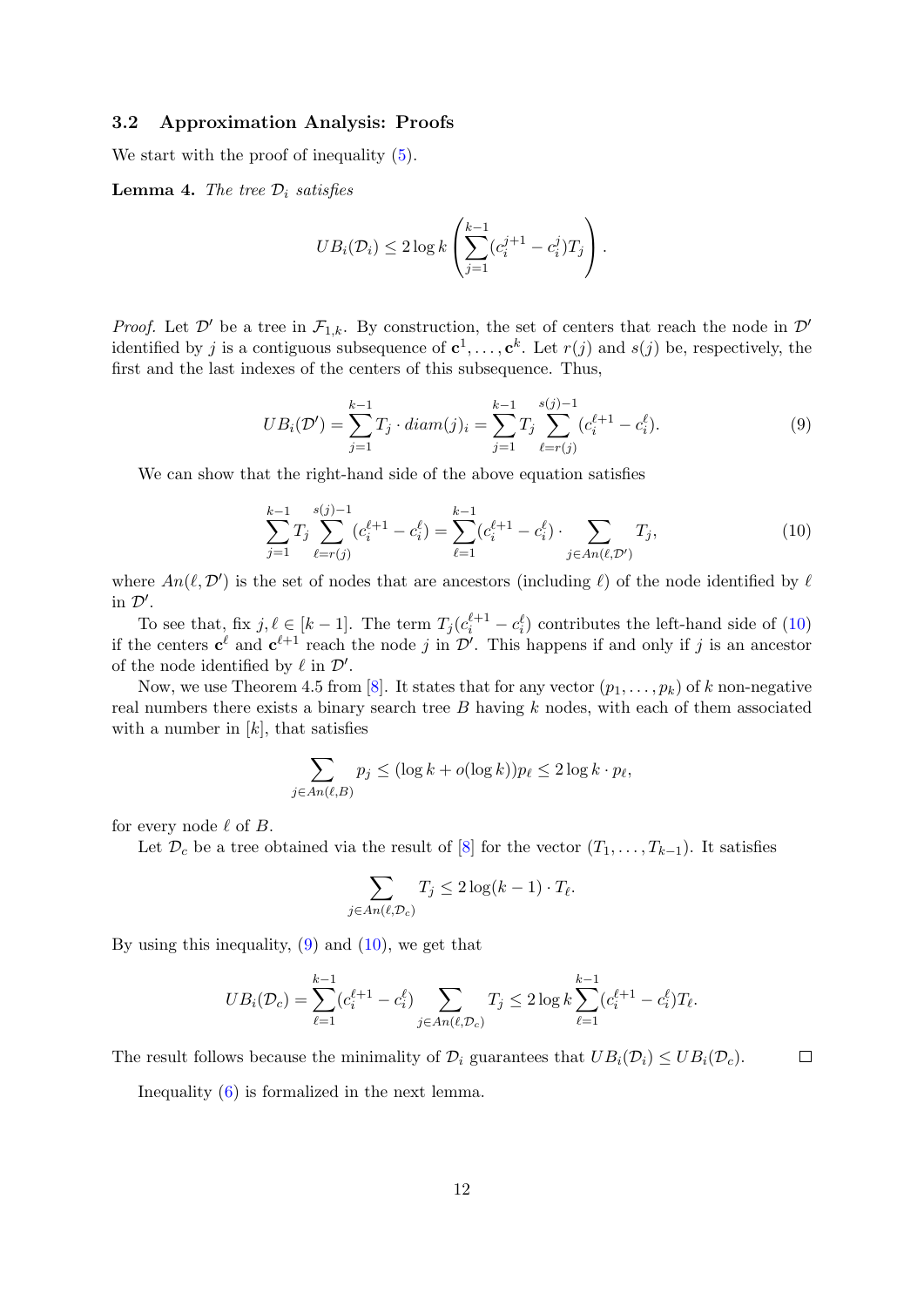**Lemma 5.** Let  $OPT_i$  be the contribution of the coordinate i for the cost of an optimal unrestricted clustering  $C^*$ . Then,

<span id="page-12-2"></span>
$$
OPT_i = \sum_{\mathbf{x} \in \mathcal{X}} |x_i - c(\mathbf{x})_i| \ge \sum_{j=1}^{k-1} \frac{(c_i^{j+1} - c_i^j) T_j}{2},\tag{11}
$$

where  $c(\mathbf{x})$  is the reference center of **x**.

*Proof.* Let  $c^1, \ldots, c^k$  be the reference centers sorted by increasing order of coordinate *i*. Recall that  $\theta^j = (c_i^j + c_i^{j+1})$  $(i,j+1)/2$ . For every  $\mathbf{x} \in \mathcal{X}$ , let  $Cut(\mathbf{x}) = \{j | (i, \theta^j) \text{ separates } \mathbf{x} \text{ from } c(\mathbf{x})\}.$ 

Fix  $\mathbf{x} \in \mathcal{X}$ . If  $j \in Cut(\mathbf{x})$  then either  $[c_i^j]$  $[i, \theta^j]$  or  $[\theta^j, c_i^{j+1}]$  $\binom{J+1}{i}$  is included in the real interval with endpoints  $x_i$  and  $c(x)_i$ . Thus, we have that

$$
|x_i - c(x)_i| \ge \sum_{j \in Cut(\mathbf{x})} (c_i^{j+1} - c_i^j)/2
$$

By adding the above inequality for all  $\mathbf{x} \in \mathcal{X}$  we conclude that the number of times that  $(c_i^{j+1} - c_i^j)$  $i_j^j/2$  contributes to the right-hand side, for every  $j \in [k-1]$ , is exactly the number of times that  $(i, \theta^j)$  separates a point  $\mathbf{x}' \in \mathcal{X}$  from its reference center  $c(\mathbf{x}')$ . This number is exactly  $T_i$ .  $\Box$ 

Finally, we present the proof of inequality [\(8\)](#page-10-2).

<span id="page-12-3"></span>**Lemma 6.** Let  $D$  be the decision tree built by Algorithm [2.](#page-9-0) Then,

$$
\sum_{v \in \mathcal{D}} t_v ||diam(v)||_1 \leq d \sum_{i=1}^d UB_i(\mathcal{D}_i).
$$

<span id="page-12-1"></span>*Proof.* For a node  $j \in \mathcal{D}_i$ , let  $S_{i,j}$  be the (possibly empty) set of nodes in the tree  $\mathcal{D}$  that correspond to j, that is, the nodes that use the cut associated with the node j from  $\mathcal{D}_i$ . We have

$$
\sum_{v \in \mathcal{D}} t_v ||diam(v)||_1 = \sum_{i=1}^d \sum_{j \in \mathcal{D}_i} \sum_{u \in S_{i,j}} t_u ||diam(u)||_1.
$$
 (12)

Moreover, we have that

<span id="page-12-0"></span>
$$
\sum_{u \in S_{i,j}} t_u ||diam(u)||_1 \le \sum_{u \in S_{i,j}} t_u \cdot d \cdot diam(u)_i \le \tag{13}
$$

$$
\sum_{u \in S_{i,j}} d \cdot t_u \cdot \max_{u \in S_{i,j}} \{diam(u)_i\} \le \sum_{u \in S_{i,j}} d \cdot t_u \cdot diam(j)_i,
$$
\n(14)

where the first inequality in  $(13)$  holds because i is the coordinate for which the diameter of u is maximum and the inequality  $(14)$  holds because the set of centers in u is a subset of the set of centers that reach the node identified by  $j$  in  $\mathcal{D}_i$ .

**Claim 1.** For a node  $u \in S_{i,j}$ , let  $\mathcal{X}_u \subseteq \mathcal{X}$  be the set of points that reach u in  $\mathcal{D}$ . Then,  $\mathcal{X}_u \cap \mathcal{X}_{u'} = \emptyset$  for every  $u, u' \in S_{i,j}$ , with  $u \neq u'$ .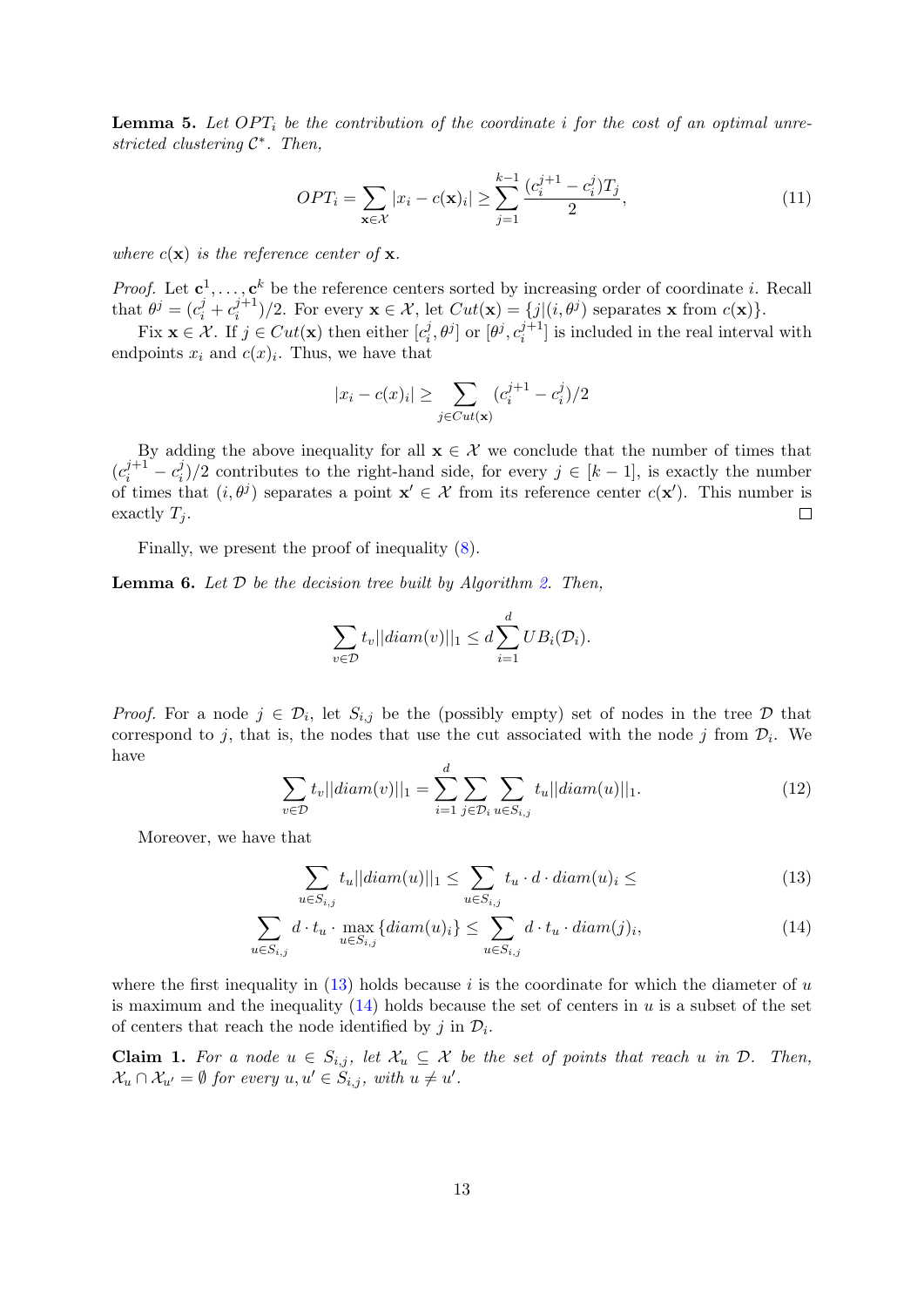*Proof.* Let w be the least common ancestor of u' and u in  $\mathcal{D}$ . If  $w \notin \{u, u'\}$  then the cut associated with w splits  $\mathcal{X}_w$  into two disjoint regions, one of them containing  $\mathcal{X}_u$  and the other containing  $\mathcal{X}_{u'}$  so that  $\mathcal{X}_{u}$  and  $\mathcal{X}_{u'}$  are disjoint.

If  $w \in \{u, u'\}$  let us assume w.l.o.g. that  $w = u$ . In this case, the cut  $(i, \theta^j)$ , associated with u, splits  $\mathcal{X}_u$  into two regions, one of them containing all the reference centers that reach u'. These centers are contained in the set of reference centers of one of the children of j in  $\mathcal{D}_i$ and, hence, the LCA in  $\mathcal{D}_i$  of the set of centers that reach u' is not j, that is,  $u' \notin S_{i,j}$ . This contradiction shows that this case cannot occur.  $\Box$ 

From the previous claim we get that

$$
\sum_{u \in S_{i,j}} t_u \le T_j.
$$

It follows from  $(13)-(14)$  $(13)-(14)$  $(13)-(14)$  and the above inequality that

$$
\sum_{u \in S_{i,j}} t_u ||diam(u)||_1 \leq d \cdot T_j \cdot diam(j)_i.
$$

Hence, it follows from [\(12\)](#page-12-1) that

$$
\sum_{v \in \mathcal{D}} t_v ||diam(v)||_1 \le \sum_{i=1}^d \sum_{j \in \mathcal{D}_i} d \cdot T_j \cdot diam(j)_i =
$$
  

$$
d \sum_{i=1}^d UB_i(\mathcal{D}_i).
$$

### 4 The k-means problem

#### 4.1 Improved bounds for low dimensions

The result we obtained for the k-medians problem can be extended to the k-means problem:

<span id="page-13-0"></span>**Theorem 4.** The price of explainability for k-means is  $O(dk \log k)$ .

From an algorithmic perspective, in order to establish the theorem, we only need to replace the definition of  $UB_i(\mathcal{D}')$  for a tree  $\mathcal{D}'$  in  $\mathcal{F}_{a,b}$  with

$$
UB'_{i}(\mathcal{D}') = \sum_{j=a}^{b-1} T_j \cdot (diam(j)_i)^2.
$$

<span id="page-13-2"></span><span id="page-13-1"></span>Note that the only difference is the replacement of  $diam(j)_i$  with  $(diam(j)_i)^2$ . As a consequence, for the k-means problem, the tree  $\mathcal{D}_i$  is defined as the tree  $\mathcal{D}'$  in  $\mathcal{F}_{1,k}$  for which  $UB'_i(\mathcal{D}')$ is minimum. It can also be constructed via dynamic programming. Theorem [4](#page-13-0) can be proved by using arguments similar to those employed to bound the price of explainability for k-medians. The following inequalities are, respectively, counterparts of the inequalities  $(1)$ ,  $(5)$ ,  $(6)$  and  $(8)$ :

$$
cost(\mathcal{C}) \le OPT + \sum_{v \in \mathcal{D}} t_v ||diam(v)||_2^2,
$$
\n(15)

$$
UB'_{i}(\mathcal{D}_{i}) \leq 2k \log k \left( \sum_{j=1}^{k-1} (c_{i}^{j+1} - c_{i}^{j})^{2} \cdot T_{j} \right), \qquad (16)
$$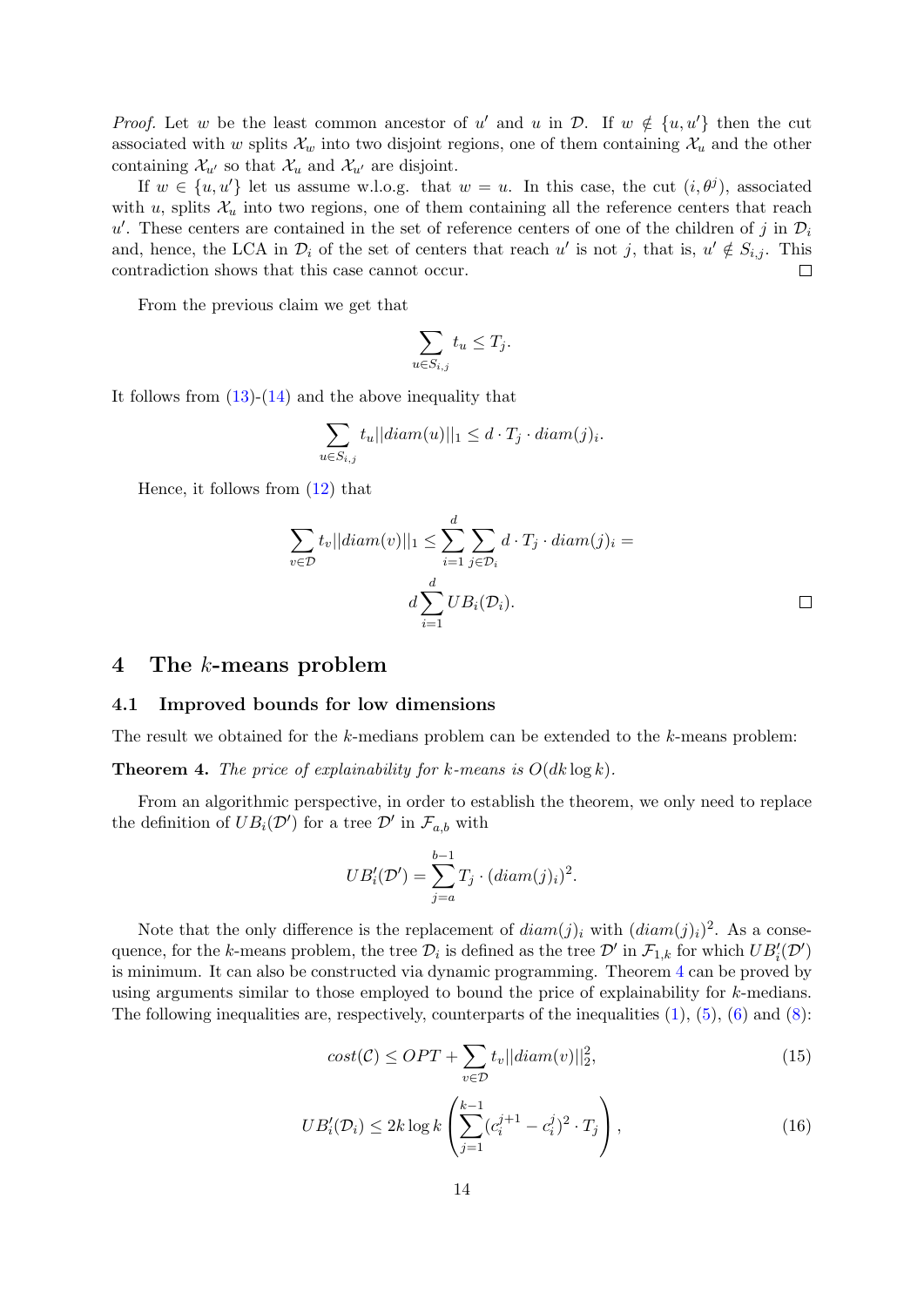$$
\left(\sum_{j=1}^{k-1} (c_i^{j+1} - c_i^j)^2 \cdot T_j\right) / 2 \le OPT_i,
$$
\n(17)

$$
\sum_{v \in \mathcal{D}} t_v ||diam(v)||_2^2 \le d \sum_{i=1}^d UB'_i(\mathcal{D}_i).
$$
 (18)

<span id="page-14-1"></span><span id="page-14-0"></span>From the three last inequalities and the identity  $OPT = \sum_{i=1}^{d} OPT_i$ , we obtain

$$
\sum_{v \in \mathcal{D}} t_v ||diam(v)||_2^2 \le 4dk \log k \cdot OPT.
$$

This together with the inequality [\(15\)](#page-13-1) allows us to establish Theorem [4.](#page-13-0)

Inequality  $(15)$  is proved in [\[26\]](#page-22-2). The validity of inequalities  $(17)$  and  $(18)$  can be established by using exactly the same arguments employed to prove their counterparts. More specifically, the proof of Lemma [5](#page-12-2) can be used for the former while the proof of Lemma [6](#page-12-3) can be used for the latter.

The inequality  $(16)$  incurs an extra factor of k with respect to its counterpart. In order to prove this inequality, we apply the arguments of the proof of Lemma [4.](#page-11-2) The only required adaptation consists of replacing Equation [\(9\)](#page-11-1) with the inequality

<span id="page-14-2"></span>
$$
UB'_i(\mathcal{D}_i) \le k \sum_{j=1}^{k-1} T_j \cdot \sum_{\ell=r(j)}^{s(j)-1} (c_i^{\ell+1} - c_i^{\ell})^2.
$$
 (19)

Inequality [\(19\)](#page-14-2) holds because

$$
UB'_{i}(\mathcal{D}_{i}) = \sum_{j=1}^{k-1} T_{j} \cdot (c_{i}^{s(j)} - c_{i}^{r(j)})^{2},
$$

and a simple application of Jensen's inequality assures that

$$
(c_i^{s(j)} - c_i^{r(j)})^2 \le k \sum_{\ell=r(j)}^{s(j)-1} (c_i^{\ell+1} - c_i^{\ell})^2.
$$

#### 4.2 A practical algorithm

We propose a simple greedy algorithm, denoted by  $Ex$ -Greedy, for building explainable clustering for the k-means problem. We provide evidence that it performs very well in practice.

The algorithm starts with the set S of representatives of an unrestricted k-clustering  $\mathcal{C}^{ini}$ for the dataset  $\mathcal X$  and then builds a decision tree  $\mathcal D$  with k leaves, where each of them includes exactly one representative from S.

Let u be a node of the decision tree and let  $\mathcal{X}^u$  and  $\mathcal{S}^u$  be, respectively, the set of points and the set of reference centers (representatives of  $\mathcal{C}^{ini}$ ) that reach u. We define the cost of a partition  $(L, R)$  of the points in  $\mathcal{X}^u \cup \mathcal{S}^u$  as

$$
cost(L, R) = \sum_{\mathbf{x} \in L \cap \mathcal{X}^u} \min_{\mathbf{c} \in L \cap \mathcal{S}^u} ||\mathbf{x} - \mathbf{c}||_2^2 + \sum_{\mathbf{x} \in R \cap \mathcal{X}^u} \min_{\mathbf{c} \in R \cap \mathcal{S}^u} ||\mathbf{x} - \mathbf{c}||_2^2.
$$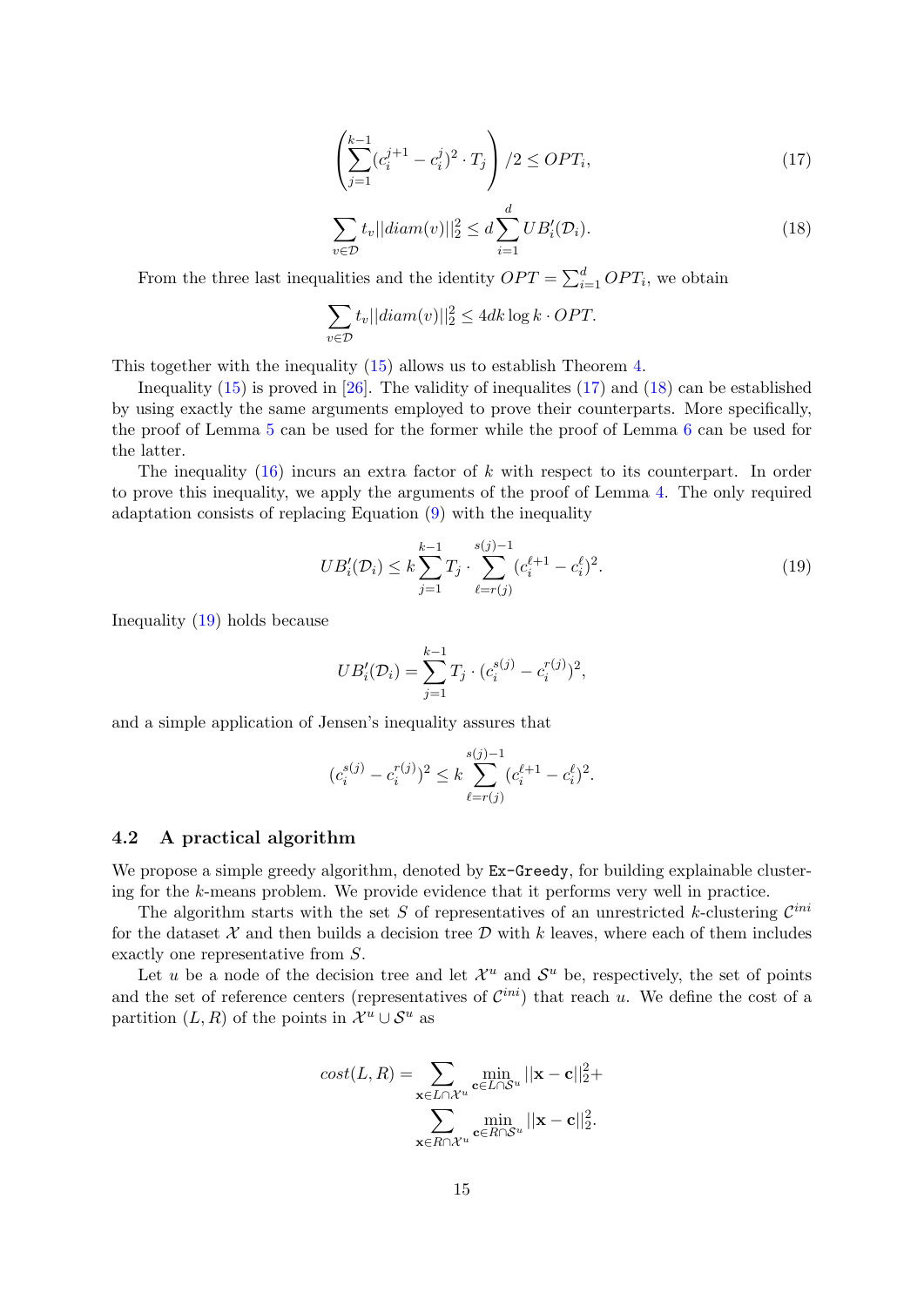To split a node u, that is reached by more than one representative, Ex-Greedy selects the axis-aligned cut that induces a partition with minimum cost.

Ex-Greedy can be implemented in  $O(ndkH + nd \log n)$  time, where H is the depth of the resulting decision tree. Note that  $H \leq k$  and in many relevant applications k is small. The time complexity corresponds to  $H$  iterations of Lloyd's  $k$ -means algorithm.

#### 4.2.1 An efficient implementation

To achieve this time complexity, in the preprocessing phase, Ex-Greedy builds the following data structures:

- a list  $SL_i$ , for each  $i \in [d]$ , containing the points in  $\mathcal{X} \cup S$  sorted by coordinate i;
- a list  $M_x$  of size k, for each  $x \in \mathcal{X}$ , that stores the k centers sorted by increasing order of their distances to x.

The lists  $SL_i$  can be built in  $O(dn \log n)$  time and the lists  $M_x$  in  $O(nk \log k)$  time.

To decide how to split the root the algorithm finds the partition with minimum cost for each coordinate  $i \in [d]$  and then selects the one with minimum cost among them.

Fix  $i \in [d]$ . The algorithm scans the list  $SL_i$  from left to the right and evaluates the cost of  $n-k+1$  partitions where the j-th one, namely  $(L_i, R_i)$ , separates the first j points in SL<sub>i</sub> from the remaining ones. During the scan the algorithm makes use of two vectors of size  $n$ ,  $V_L$  and  $V_R$ . Right after evaluating  $(L_j, R_j)$ ,  $V_L$  (resp.  $V_R$ ) stores, for each x that lies at  $L_j$  (resp.  $R_j$ ), the center that is closest to **x** among those that also lie in  $L_j$  (resp.  $R_j$ ). The only difference is that  $V_L[x]$  stores the center directly while  $V_R[x]$  stores the position of the center in  $M_x$ .

Let us consider the moment in which the algorithm has just calculated the cost  $\text{Cost}_i$  of the jth partition  $(L_j, R_j)$ . To obtain Cost<sub>ition</sub> and update  $V_L$  and  $V_R$ , the algorithm first set  $\text{Cost}_{i+1} = \text{Cost}_i$  and then proceeds according to the following cases:

Case 1. The  $(j + 1)$ -th point in  $SL_i$  corresponds to a point x in X. Then, the algorithm evaluates  $\text{Cost}_{i+1}$  in  $O(k)$  time as follows:

- i it obtains the center  $\mathbf{c}_R$  in  $R_j$  that is closest to x. This is done in  $O(1)$  time since  $V_R[\mathbf{x}]$ points to this center;
- ii By scanning  $M_x$  it obtains the center  $c_L$  in  $L_{i+1}$  that is closest to x and then updates  $V_L[x]$  to  $c_L$ . This requires  $O(k)$  time
- iii it updates  $\text{Cost}_{j+1}$  to  $\text{Cost}_j + ||\mathbf{x} \mathbf{c}_L||_2^2 ||\mathbf{x} \mathbf{c}_R||_2^2$ .

Case 2. The  $(j + 1)$ -th point in  $SL_i$  corresponds to a reference center c in S.Then, the algorithm evaluates  $\text{Cost}_{i+1}$  in  $O(n)$  amortized time as follows:

- i for each point **x** in  $L_j$ , Ex-Greedy compares  $||\mathbf{c} \mathbf{x}||_2^2$  with  $||\mathbf{V}_L[x] \mathbf{x}||_2^2$ . If  $\mathbf{c}$  is the closest then it updates  $\text{Cost}_{j+1}$  to  $\text{Cost}_{j+1} + ||\mathbf{x}-\mathbf{c}||_2^2 - ||\mathbf{x}-V_L[x]||_2^2$  and  $V_L[\mathbf{x}]$  to  $\mathbf{c}$ . This requires  $O(n)$  time.
- ii for each point **x** in  $R_i$  it verifies whether  $V_R[\mathbf{x}]$  points to **c**. In the negative case, nothing is done. In the positive case, it scans  $M_{\mathbf{x}}$ , starting from  $V_R[\mathbf{x}]$  towards to its end, until it finds a center  $\mathbf{c}'$  that lies in  $R_j$ . Then it updates  $\texttt{Cost}_{j+1}$  to  $\texttt{Cost}_j - ||\mathbf{x} - \mathbf{c}||_2^2 + ||\mathbf{x} - \mathbf{c}'||_2^2$ . This operation requires  $O(n)$  amortized time since the total cost spent on these scans, when we take into account moving the k centers, is  $O(nk)$ .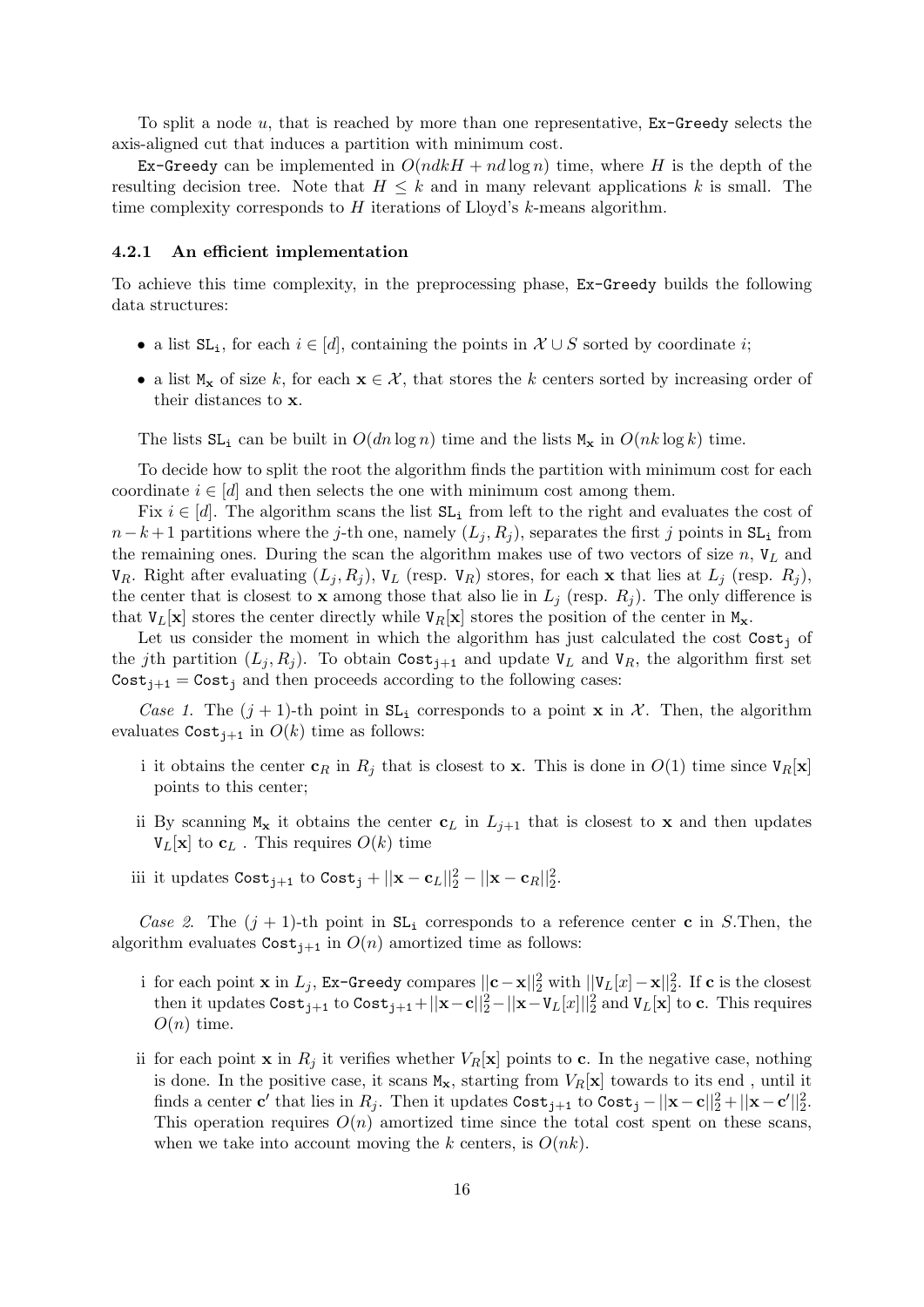| Dataset             | n       | d     | k              | <b>IMM</b> | Ex-Greedy |
|---------------------|---------|-------|----------------|------------|-----------|
| <b>BreastCancer</b> | 569     | 30    | $\overline{2}$ | 1.00       | 1.00      |
| Iris                | 150     | 4     | 3              | 1.04       | 1.04      |
| Wine                | 178     | 13    | 3              | 1.00       | 1.00      |
| Covtype             | 581,012 | 54    | 7              | 1.03       | 1.03      |
| Mice                | 552     | 77    | 8              | 1.12       | 1.09      |
| Digits              | 1,797   | 64    | 10             | 1.23       | 1.21      |
| CIFAR-10            | 50,000  | 3,072 | 10             | 1.23       | 1.17      |
| Anuran              | 7,195   | 22    | 10             | 1.30       | 1.15      |
| Avila               | 20,867  | 12    | 12             | 1.1        | 1.09      |
| Newsgroups          | 18,846  | 1,069 | 20             | 1.01       | 1.01      |

<span id="page-16-0"></span>Table 1: Comparison of Ex-Greedy and IMM over 10 datasets

The algorithm applies the cut with minimum cost and then recurses on each the children of the root. To process a child  $u$  of the root, the implementation updates the data structures  $SL_i$  and  $M_x$  to only comprise the points and the reference center that reach u. Each list  $SL_i$  can be updated in  $O(n)$  time by removing the points and the reference centers that do not reach u. Similarly, each list  $M_x$  can be updated in  $O(k)$  time by removing points and the reference centers that do not reach u.

### 4.2.2 Experiments

[\[12,](#page-21-3) [15\]](#page-21-4) compared 6 methods that build explainable clusterings, over 10 datasets. These methods also allow the construction of decision trees with more than k leaves but this is not relevant for our experiments. For trees with k leaves, the IMM algorithm proposed in  $[26]$  obtained the best results, or was very close to it, for all datasets but one (CIFAR-10).

Given the success of IMM, we compared it with our method  $Ex-Greedy$  on the same datasets. The column IMM (resp. Ex-Greedy) of Table [1](#page-16-0) shows the average ratio between the cost of the clustering obtained by IMM (resp. Ex-Greedy) and that of the initial unrestricted clustering  $\mathcal{C}^{ini}$ produced by scikit-learn's KMeans algorithm [\[28\]](#page-22-11). Following [\[15\]](#page-21-4), the value of k is the number of classes for the classification task associated with the dataset.

Each dataset was run for 10 iterations, with random seeds from 1 to 10, to ensure the reproducibility of results. For each iteration, we initially achieve an unrestricted solution  $\mathcal{C}^{ini}$  by running the KMeans algorithm provided in the scikit-klearn package with default parameters. We then pass  $\mathcal{C}^{ini}$  to the implementation of IMM from [\[15\]](#page-21-4), available at [https://github.com/](https://github.com/navefr/ExKMC) [navefr/ExKMC](https://github.com/navefr/ExKMC), and to our implementation of Ex-Greedy, to find two explainable clustering solutions induced by decision trees.

For 5 datasets, the results were very similar while for the others (bold in Table [1\)](#page-16-0) Ex-Greedy performed better than IMM. Figure [1](#page-17-0) presents box plots for the 5 datasets where there was a difference of at least 0.01 on the average results. It is interesting to note that the dispersion of Ex-Greedy is considerably smaller.

In terms of running time both methods spent less than 1 second, for 6 datasets. For the remaining datasets IMM was the fastest as shown in Table [2.](#page-17-1) In spite of that, we understand that Ex-Greedy is fast enough to be used in practice.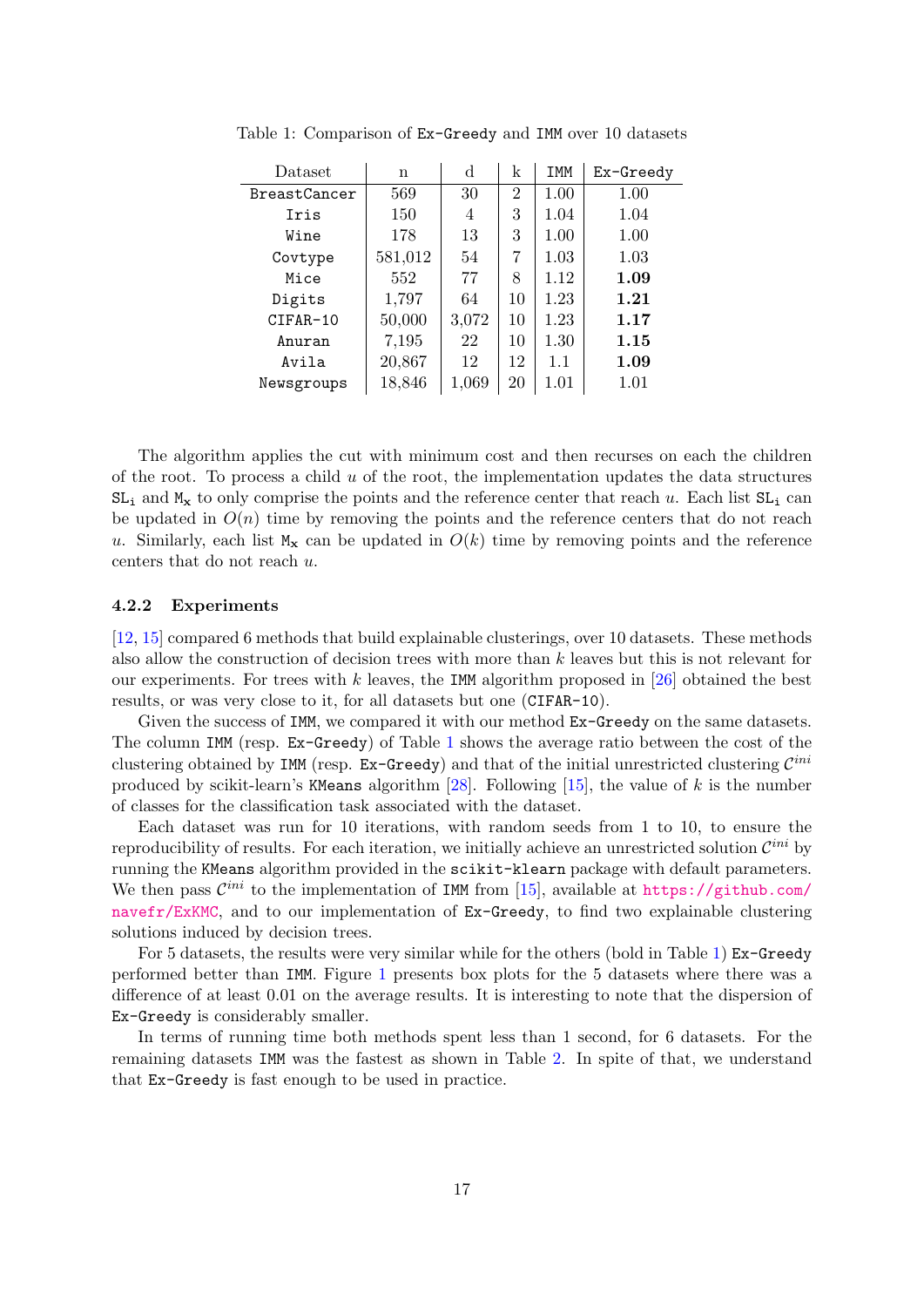<span id="page-17-0"></span>

Figure 1: Box Plots for the datasets with difference at least 0.01

<span id="page-17-1"></span>Table 2: Average running times in seconds for Ex-Greedy and IMM

| Dataset    | $IMM$ (sec) | $Ex-Greedy$ (sec) |
|------------|-------------|-------------------|
| Avila      |             | 2.4               |
| Covtype    | 42          | 53                |
| Newsgroups |             | 102               |
| CIFAR-10   | 312         | 378               |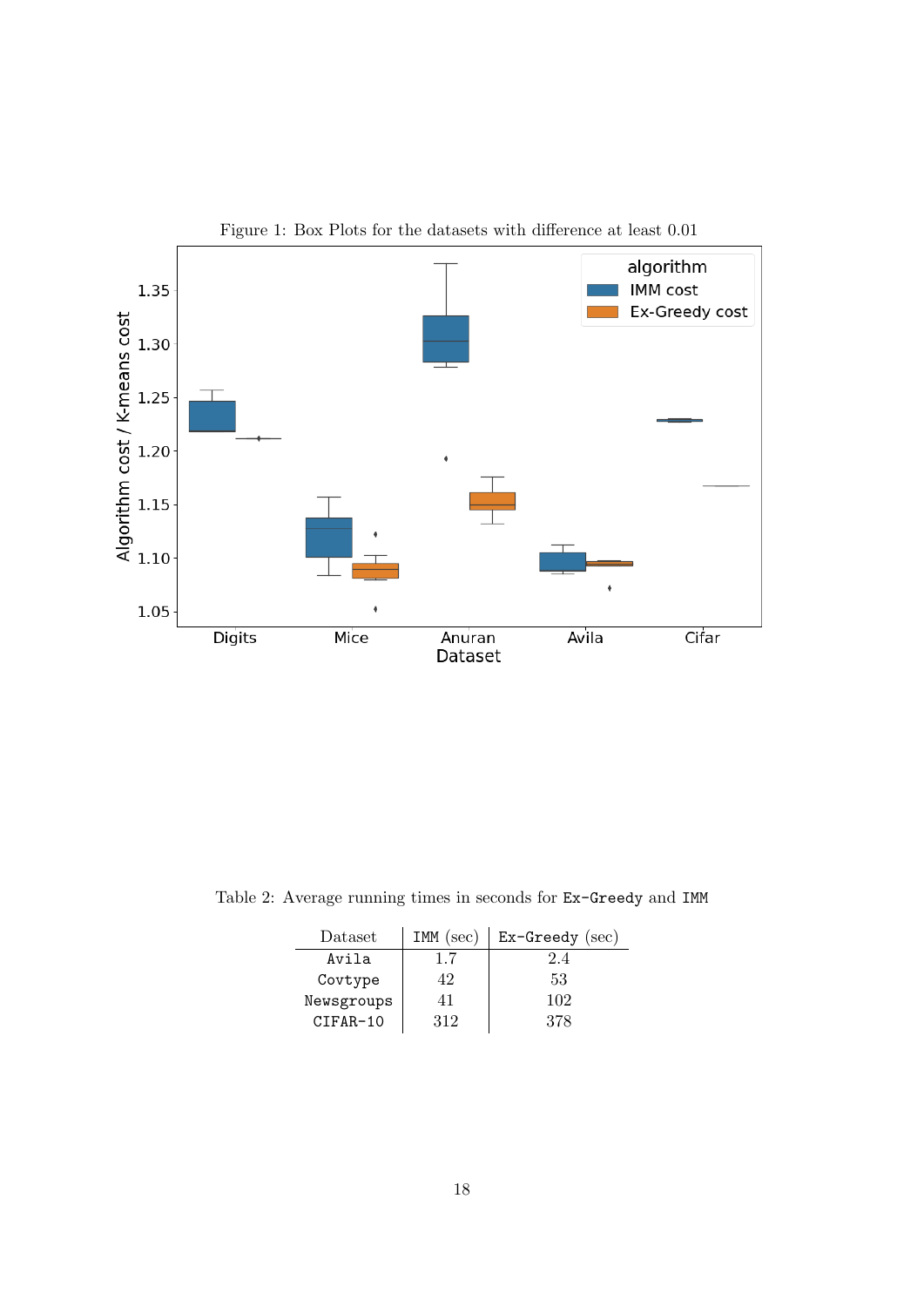#### 4.2.3 Details of the experimental settings and the datasets

All our experiments were executed in a MacBook Air, 8Gb of RAM, processor 1,6 GHz Dual-Core Intel Core i5, executing macOS Catalina, version 10.15.7. Our code is availble in [https:](https://github.com/lmurtinho/ExKMC.) [//github.com/lmurtinho/ExKMC.](https://github.com/lmurtinho/ExKMC.)

The datasets Iris, Wine, Breast Cancer, Digits, Covtype, Mice and Newsgroup are available in Python's scikit-learn; Cifar-10 is available in TensorFlow; Anuran and Avila were downloaded from UCI.

For Mice, the examples with missing values were removed. For Avila, the training set and the testing set are used together. Finally, for Newsgroup, we removed headers, footers, quotes, stopwords, and words that either appear in less than 1% or more than 10% of the documents, following [\[15\]](#page-21-4).

# 5 Maximum-Spacing Clustering

We show that the price of explainability for the maximum-spacing problem is  $\Theta(n-k)$ .

### 5.1 Lower bound

The following simple construction shows that the price of explainability is  $\Omega(n-k)$ .

Let  $C_1 = \{(0, i) | 0 \le i \le p\} \cup \{(i, 0) | 0 \le i \le p\}$ . Moreover, for  $i = 2, ..., k$ , let  $C_i =$  $\{(i-1)(p-1), (p-1)\}\.$  The dataset X for our instance is given by  $C_1 \cup \ldots \cup C_k$ .

The unrestricted k-clustering  $(C_1, \ldots, C_k)$  has spacing  $p - 1 = (n - k)/2 - 1$ . On the other hand, every explainable k-clustering has spacing 1. To see that, note that we cannot have all the points of  $C_1 \cup C_2$  in the same cluster, for otherwise we would have at most  $k-1$  clusters. Thus, we need to separate at least 2 points from  $C_1 \cup C_2$  and the only way to accomplish that, via axis-aligned cuts, forces the separation of 2 points in  $C_1$  that are at distance 1 from each other. Thus, the spacing will be 1.

**Lemma 7.** The price of explainability for the maximum-spacing clustering problem is  $\Omega(n-k)$ .

### 5.2 Upper Bound

We present an algorithm that always obtains an explainable clustering with spacing  $O((n$  $k$ ) $OPT$ , where  $OPT$  is the spacing of the optimal unrestricted clustering. That, together with the previous lemma, implies that the price of explainability for the maximum-spacing problem is  $\Theta(n-k)$ .

Algorithm [3](#page-19-0) receives an optimal k-clustering  $\mathcal{C}^*$  as input and uses it as a guide to transforming an initial single cluster containing all points of  $X$  into an explainable k-clustering. The existence of cluster C at line  $(*)$  follows from a simple pigeonhole argument. The motivation for this choice is that C has two points at distance at least  $OPT$ , which is used to show the existence of a cut with a large enough margin.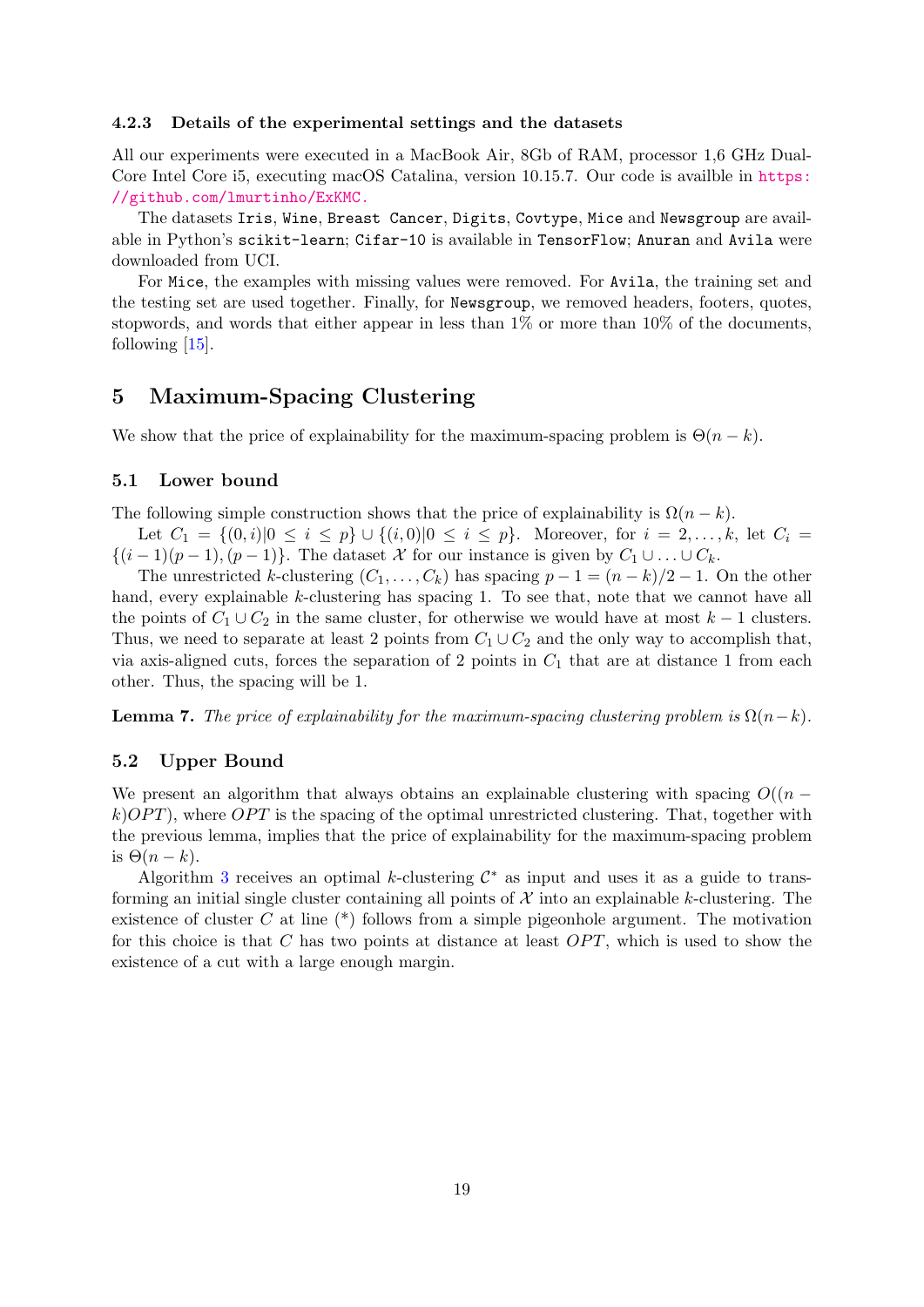#### Algorithm 3 Ex-SingleLink( $X$ )

 $\mathcal{C}^* \leftarrow$  optimal unrestriced k-clustering for points in X.  $\mathcal{C} \leftarrow$  single cluster containing all points of X for  $i = 1, \ldots, k - 1$  do Select a cluster  $C \in \mathcal{C}$  that contains two points that lie in different clusters in  $\mathcal{C}^*$  $(*)$ Split C using an axis-aligned cut that yields a 2-clustering  $(C', C'')$  with maximum possible spacing. Remove C from C and update C to  $\mathcal{C} \cup \{C', C''\}$ end for

<span id="page-19-0"></span>**Lemma 8.** Given a set of points  $\mathcal{X}$ , Ex-SingleLink( $\mathcal{X}$ ) obtains a k-clustering C with spacing at least  $OPT/(n-k)$ , where OPT is the spacing of an optimal unrestricted clustering.

*Proof.* First, we observe that it is always possible to properly execute line  $(*)$  of  $Ex\text{-}SingleLink$ . In fact, if we pick k points covering all the k clusters of  $C^*$  then, by the pigeonhole principle, two of them will lie in the same group in C since C has less than k groups when line  $(*)$  is executed.

To establish the result it suffices to prove that there is always an axis-aligned cut that splits the selected cluster C into two clusters with spacing at least  $OPT/(n - k)$ .

Let **p** and **q** be two points in C that lie in distinct clusters in  $\mathcal{C}^*$  and let  $G = (V, E)$  be a graph, where V is the set of points in  $C$  and  $E$  connects points in V with distance smaller than  $OPT/(n-k)$ . Moreover, let  $F = (T_1, \ldots, T_\ell)$  be a forest that is obtained by running Kruskal's MST algorithm on G.

<span id="page-19-1"></span>Claim 2. Points in C that belong to distinct clusters of  $C^*$  must also belong to different trees in forest F.

Proof. For the sake of contradiction we assume that the claim does not hold. In this case, there would be a path from  $\bf{p}$  to  $\bf{q}$  in  $F$  and this path would have an edge joining two points that belong to different clusters in  $\mathcal{C}^*$ , which cannot occur since their distance is at least  $OPT$  $OPT/(n-k).$  $\Box$ 

The previous claim implies that  $\ell \geq 2$  since **p** and **q** belong to different clusters. We say that an axis-aligned cut is good with respect to a cluster  $C$  if it satisfies the following properties: (i) it separates the points in  $C$  into two non-empty clusters and (ii) it does not separate points that lie in the same tree of  $F$ . If a good cut exists, then we can use it to split  $C$  into two clusters with spacing at least  $OPT/(n-k)$  since, by construction, points in different trees have distance at least  $OPT/(n-k)$ . For the sake of contradiction let us assume that such a cut does not exist.

For each  $j \in [d]$  let  $I_i^{pq}$  $j^{\text{pq}}$  be the real interval that starts in  $\min\{p_j, q_j\}$  and ends in  $\max\{p_j, q_j\},$ that is,  $I_j^{\mathbf{pq}} = [\min\{p_j, q_j\}, \max\{p_j, q_j\}].$ 

Moreover, for each tree T in F, let  $I_j^T$  be the interval that starts at  $\min\{x_j | \mathbf{x} \text{ is a node in } T\}$ and ends at  $\max\{x_j | \mathbf{x} \text{ is a node in } T\}$ . Finally, for each edge  $e = uv$  in F and each  $j \in [d]$ , let  $I_j^e$  be the real interval that starts at  $\min\{u_j, v_j\}$  and ends at  $\max\{u_j, v_j\}$ . For a real interval I, let  $len(I)$  be its length.

Since there are no good cuts, for  $j = 1, \ldots, d$ , we have

$$
\sum_{T \in F} len(I_j^T) \ge len(I_j^{\mathbf{pq}}).
$$

From the triangle inequality we obtain

$$
\sum_{T \in F} \sum_{e \in T} len(I_j^e) \ge \sum_{T \in F} len(I_j^T).
$$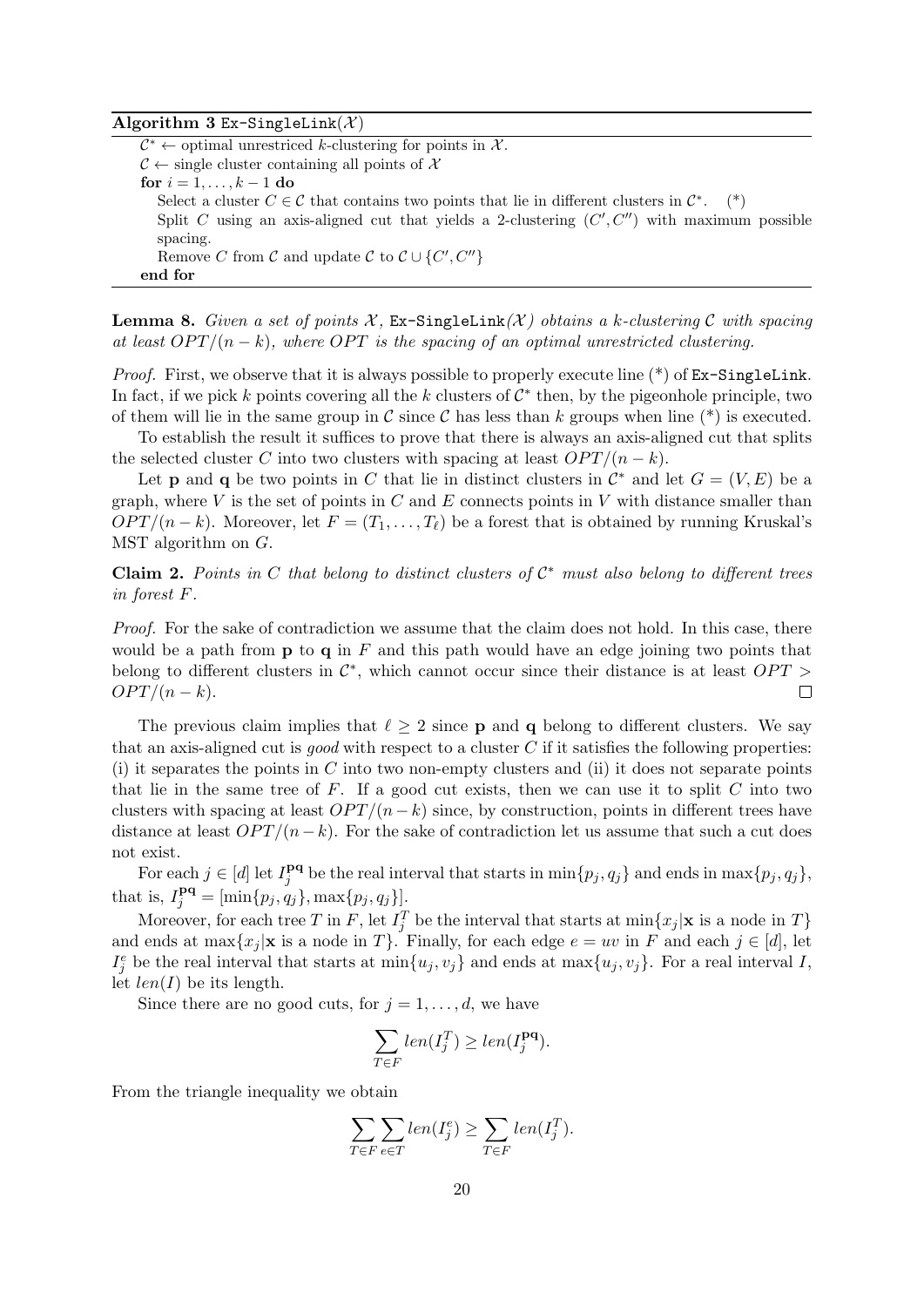From the two previous inequalities we get

$$
\sum_{e \in F} len(I_j^e) = \sum_{T \in F} \sum_{e \in T} len(I_j^e) \geq len(I_j^{pq}).
$$

A simple application of Jensen inequality shows that

$$
\sum_{e\in F} len(I_j^e)^2 \geq \frac{(len(I_j^{\mathbf{pq}}))^2}{f},
$$

where f is the number of edges in F. By adding the above inequality for all  $j \in [d]$  we get

$$
\sum_{e \in F} ||e||_2^2 \ge \frac{1}{f} ||\mathbf{p} - \mathbf{q}||_2^2 \ge \frac{OPT^2}{f},
$$

where  $||e||_2$  is the distance between the two endpoints of edge e.

The last inequality implies  $||e||_2 \geq OPT/f$ , for some edge e. Thus, to obtain a contradiction, it suffices to show that  $f \leq n-k$ , since we cannot have edges in F with distance  $\geq OPT/(n-k)$ 

To see that  $f \leq n - k$ , let k' be the number of clusters in C that are singletons and let S' be the set of points in these clusters. Moreover, let  $S \subseteq \mathcal{X} - S'$  be a set of  $k - k'$  points with each of them belonging to a different cluster in  $\mathcal{C}^*$ . Note that cluster C is not a singleton since  $\mathbf{p}, \mathbf{q} \in C$ . Since both C and S are subsets of  $\mathcal{X} - S'$  we have  $|C \cup S| = |C| + |S| - |C \cap S| \leq n - k'$ so that  $|C| - |C \cap S| \leq n - k$ . It follows from Claim [2](#page-19-1) that the number of trees in F is at least  $|C \cap S|$  and, as a result, its number of edges f satisfies  $f \leq |C| - |C \cap S| - 1 < n - k$  edges.  $\Box$ 

We can state the main result of this section.

**Theorem 5.** The price of explainability for the maximum-spacing problem is  $\Theta(n-k)$ .

### References

- <span id="page-20-6"></span>[1] A. Adadi and M. Berrada, Peeking inside the black-box: A survey on explainable artificial intelligence (xai), IEEE Access, 6 (2018), pp. 52138–52160.
- <span id="page-20-1"></span>[2] D. Aloise, A. Deshpande, P. Hansen, and P. Popat, Np-hardness of euclidean sumof-squares clustering, Machine learning, 75 (2009), pp. 245–248.
- <span id="page-20-5"></span>[3] E. BARALIS, D. E. PASTOR, AND M. CANNONE, *Explainable ai for clustering algorithms*.
- <span id="page-20-3"></span>[4] J. Basak and R. Krishnapuram, Interpretable hierarchical clustering by constructing an unsupervised decision tree, IEEE Transactions on Knowledge and Data Engineering, 17 (2005), pp. 121–132.
- <span id="page-20-4"></span>[5] D. BERTSIMAS AND J. DUNN, *Optimal classification trees*, Machine Learning, 106 (2017), pp. 1039–1082.
- <span id="page-20-0"></span>[6] D. Bertsimas, A. Orfanoudaki, and H. Wiberg, Interpretable clustering: an optimization approach, Machine Learning, (2020), pp. 1–50.
- <span id="page-20-2"></span>[7] H. BLOCKEEL, L. DE RAEDT, AND J. RAMON, Top-down induction of clustering trees, arXiv preprint cs/0011032, (2000).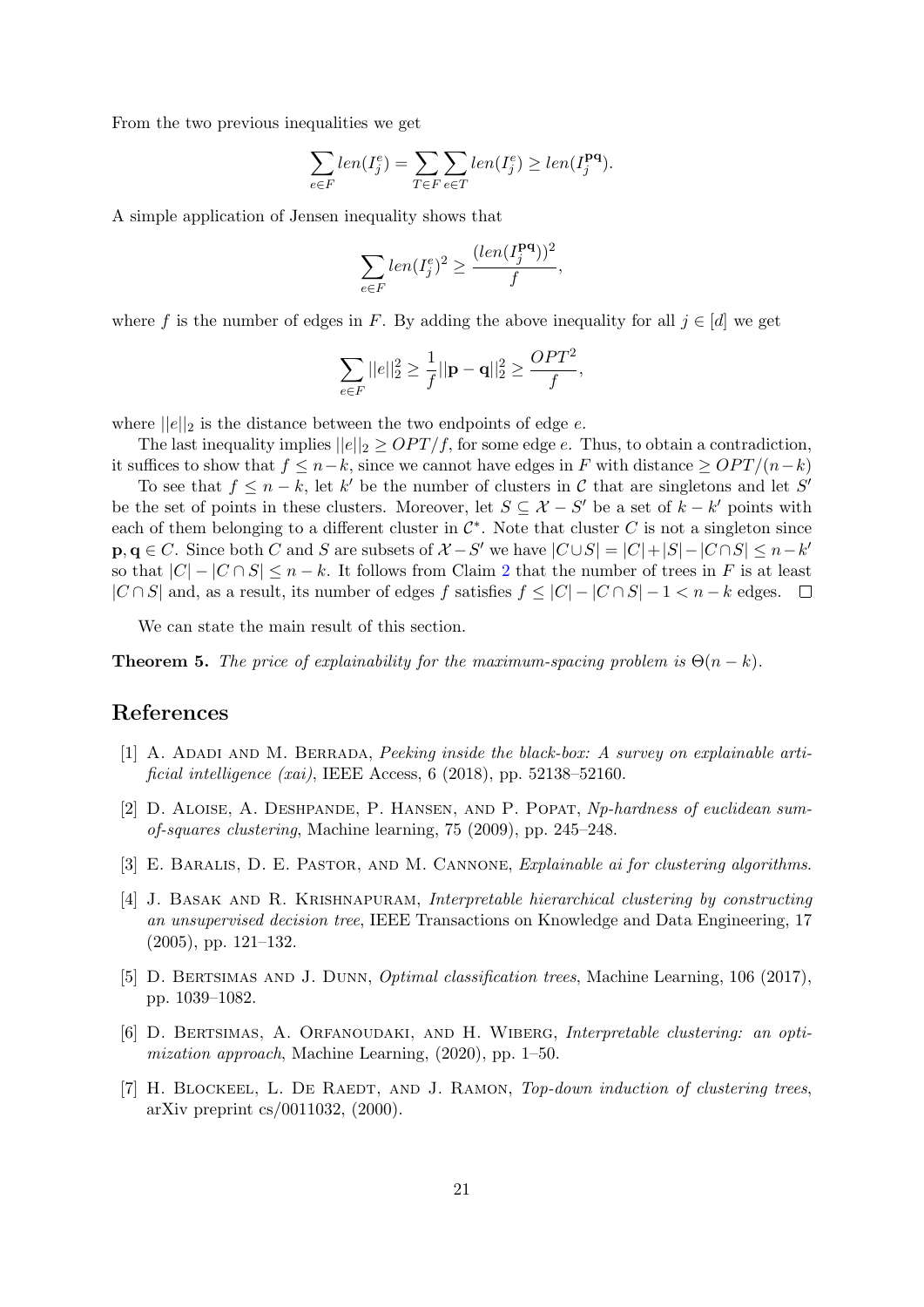- <span id="page-21-1"></span>[8] M. Charikar, R. Fagin, V. Guruswami, J. Kleinberg, P. Raghavan, and A. Sahai, Query strategies for priced information, Journal of Computer and System Sciences, 64 (2002), pp. 785–819.
- <span id="page-21-7"></span>[9] M. CHAVENT, C. GUINOT, Y. LECHEVALLIER, AND M. TENENHAUS, *Méthodes divisives* de classification et segmentation non supervisée: Recherche d'une typologie de la peau humaine saine, Revue de statistique appliquée, 47 (1999), pp. 87–99.
- <span id="page-21-15"></span>[10] J. Chen, Interpretable Clustering Methods, PhD thesis, Northeastern University, 2018.
- <span id="page-21-11"></span>[11] J. Chen, Y. Chang, B. Hobbs, P. Castaldi, M. Cho, E. Silverman, and J. Dy, Interpretable clustering via discriminative rectangle mixture model, in 2016 IEEE 16th International Conference on Data Mining (ICDM), IEEE, 2016, pp. 823–828.
- <span id="page-21-3"></span>[12] S. Dasgupta, N. Frost, M. Moshkovitz, and C. Rashtchian, Explainable k-means clustering: Theory and practice, in XXAI: Extending Explainable AI Beyond Deep Models and Classifiers, 2020.
- <span id="page-21-6"></span>[13] D. H. Fisher, Knowledge acquisition via incremental conceptual clustering, Machine learning, 2 (1987), pp. 139–172.
- <span id="page-21-9"></span>[14] R. FRAIMAN, B. GHATTAS, AND M. SVARC, Interpretable clustering using unsupervised binary trees, Advances in Data Analysis and Classification, 7 (2013), pp. 125–145.
- <span id="page-21-4"></span>[15] N. Frost, M. Moshkovitz, and C. Rashtchian, Exkmc: Expanding explainable kmeans clustering, arXiv preprint arXiv:2006.02399, (2020).
- <span id="page-21-13"></span>[16] E. Horel and K. Giesecke, Computationally efficient feature significance and importance for machine learning models, 2019.
- <span id="page-21-12"></span>[17] E. HOREL, K. GIESECKE, V. STORCHAN, AND N. CHITTAR, Explainable clustering and application to wealth management compliance, 2020.
- <span id="page-21-5"></span>[18] T. Kanungo, D. M. Mount, N. S. Netanyahu, C. D. Piatko, R. Silverman, and A. Y. Wu, A local search approximation algorithm for k-means clustering, Computational Geometry, 28 (2004), pp. 89–112.
- <span id="page-21-14"></span>[19] J. KAUFFMANN, M. ESDERS, G. MONTAVON, W. SAMEK, AND K.-R. MÜLLER, From clustering to cluster explanations via neural networks, arXiv preprint arXiv:1906.07633, (2019).
- <span id="page-21-2"></span> $[20]$  E. S. LABER, R. L. MILIDIÚ, AND A. A. PESSOA, On binary searching with nonuniform costs, SIAM Journal on Computing, 31 (2002), pp. 1022–1047.
- <span id="page-21-8"></span>[21] B. Liu, Y. Xia, and P. S. Yu, Clustering through decision tree construction, in Proceedings of the ninth international conference on Information and knowledge management, 2000, pp. 20–29.
- <span id="page-21-10"></span>[22] O. LOYOLA-GONZÁLEZ, A. E. GUTIERREZ-RODRÍGUEZ, M. A. MEDINA-PÉREZ, R. MONROY, J. F. MARTÍNEZ-TRINIDAD, J. A. CARRASCO-OCHOA, AND M. GARCÍA-BORROTO, An explainable artificial intelligence model for clustering numerical databases, IEEE Access, 8 (2020), pp. 52370–52384.
- <span id="page-21-0"></span>[23] S. M. LUNDBERG AND S.-I. LEE, A unified approach to interpreting model predictions, in Advances in neural information processing systems, 2017, pp. 4765–4774.